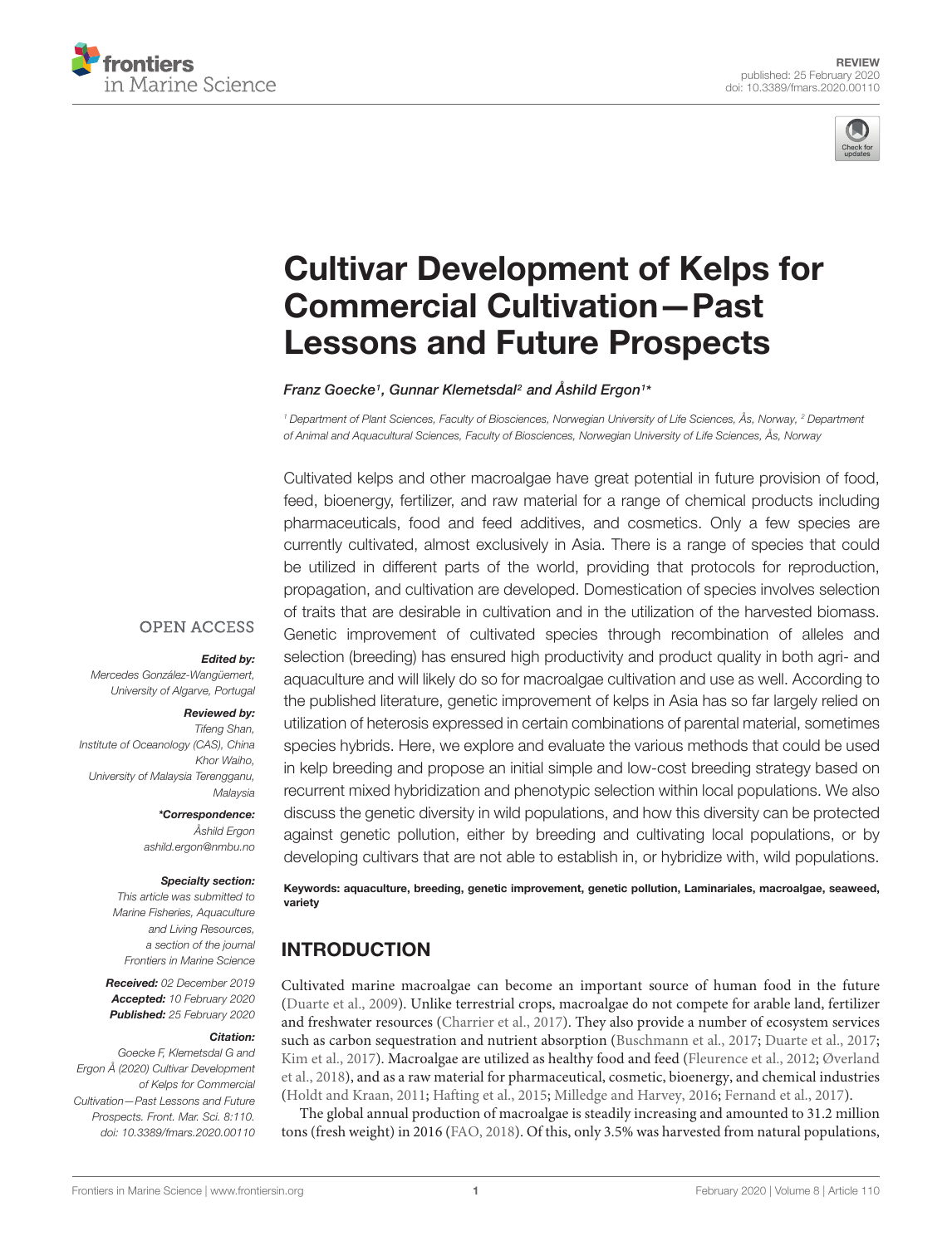while the remaining 96.5% was produced in aquaculture, making up 27% of the worlds' total aquaculture production. Almost all of this took place in China, Indonesia, and other Asian countries (47.9, 38.7, and 12.8% of the global production in 2016, respectively), mainly for human food and food additives. The global aquacultural production of macroalgae has more than doubled over the past 20 years [\(FAO,](#page-12-4) [2018\)](#page-12-4), and the global potential has been suggested to be 1000–100,000 million tons [\(Lehahn et al.,](#page-13-3) [2016\)](#page-13-3), but the dominant practice outside Asia is still to harvest natural stocks [\(Buschmann et al.,](#page-11-1) [2017\)](#page-11-1).

The European supply of macroalgal biomass was 230,000 tons (fresh weight) in 2015. Of this, 65% originated from Norway, while France, Ireland, Iceland, and the Russian Federation accounted for 33% [\(Camia et al.,](#page-11-2) [2018\)](#page-11-2). In Norway, brown algae were traditionally used for feed and as an agricultural fertilizer, but currently, alginate production based on harvested biomass is by far the most important sector of the macroalgae industry [\(Meland and Rebours,](#page-14-2) [2012;](#page-14-2) [Skjermo et al.,](#page-15-0) [2014;](#page-15-0) [Stévant et al.,](#page-15-1) [2017\)](#page-15-1). The harvest of non-cultivated brown macroalgae, mainly Laminaria hyperborea, but also Ascophyllum nodosum, amounted to 169,410 tonnes in 2018 [\(Stévant et al.,](#page-15-1) [2017;](#page-15-1) [Directorate of](#page-12-5) [Fisheries,](#page-12-5) [2019\)](#page-12-5). [Olafsen et al.](#page-14-3) [\(2012\)](#page-14-3) suggested that, through aquaculture, the annual production of macroalgae could be increased up to 20 million tons by 2050. Since 2014 there has been a burst in the number of granted permits for cultivation, the main species being Saccharina latissima and to some extent Alaria esculenta [\(Stévant et al.,](#page-15-1) [2017;](#page-15-1) [Directorate of Fisheries,](#page-12-5) [2019\)](#page-12-5). The cultivation potential of S. latissima along the Norwegian coast was recently estimated to be 150–200 tons per hectare and year [\(Broch et al.,](#page-11-3) [2019\)](#page-11-3).

Algae is a polyphyletic group of diverse organisms [\(Keeling](#page-13-4) [et al.,](#page-13-4) [2005\)](#page-13-4), which can be divided into micro- and macroalgae, according to size. At present, there are approximately 200 species of macroalgae of commercial use worldwide, of which about 10 genera are intensively cultivated, such as members of the brown algae, e.g., Saccharina and Undaria, red algae, e.g., Porphyra, Pyropia, Eucheuma/Kappaphycus, and Gracilaria, and green algae, e.g., Monostroma and Enteromorpha/Ulva [\(Lüning and Pang,](#page-14-4) [2003;](#page-14-4) [Kim et al.,](#page-13-0) [2017\)](#page-13-0). "Kelp" is a common name for large brown algae. The use of this term is often restricted to genera in the order Laminariales (e.g., Alaria, Ecklonia, Laminaria, Macrocystis, Nereocystis, Saccharina, Undaria), although some species in the order Fucales are regarded as kelps by the general public, e.g., in the genera Durvillaea and Sargassum [\(Fraser,](#page-12-6) [2012\)](#page-12-6). "Nori" includes several red algae used for human food, especially Porphyra sensu lato, a taxonomically complex group which includes the genera Porphyra and Pyropia [\(Lim et al.,](#page-13-5) [2017\)](#page-13-5). Other important groups of red algae are known by the main product obtained from their biomass, as goes for the main producers of agar, the so-called "agarophytes" (which include the genera Agarophyton, Gracilaria, Gracilariopsis, and Gelidium), and the main carrageenan producers or "carrageenophytes" (which include the genera Kappaphycus and Eucheuma) [\(Santelices and](#page-15-2) [Doty,](#page-15-2) [1989;](#page-15-2) [Hayashi et al.,](#page-13-6) [2017\)](#page-13-6).

Macroalgae are important primary producers in marine ecosystems, providing capture and cycling of energy, carbon, and

nutrients. In addition, these species create underwater forests that are habitats for numerous fish, invertebrates, and other species [\(Smale et al.,](#page-15-3) [2013;](#page-15-3) [Teagle et al.,](#page-15-4) [2017;](#page-15-4) [Filbee-Dexter et al.,](#page-12-7) [2019\)](#page-12-7). For these reasons, overharvesting natural populations has major ecological implications. Further exploitation of macroalgal resources must rely on cultivation, an industry which provides ecosystem services but also poses some environmental risks [\(Campbell et al.,](#page-11-4) [2019\)](#page-11-4). The productivity of marine aquaculture has the potential to increase dramatically by the use of genetically improved populations, as exemplified by the success of salmon breeding [\(Gjedrem et al.,](#page-12-8) [2012\)](#page-12-8). The use of genetically superior material of macroalgal species has been key to the success of cultivation in Asia, where cultivars based on a limited number of parental genotypes account for a large proportion of the production [\(Robinson et al.,](#page-15-5) [2013;](#page-15-5) [Charrier et al.,](#page-11-0) [2017\)](#page-11-0). The corresponding limited genetic diversity provides homogenous crops but can also increase the vulnerability to disease outbreaks and environmental changes [\(Valero et al.,](#page-15-6) [2017\)](#page-15-6). An issue that has received attention, particularly in the last decade, is the potential for "genetic pollution" of wild populations that can occur if farmed individuals from aquaculture escape and hybridize with individuals in wild populations. Such introgression has been documented for salmon and for species of wrasse (cleaner fish) in Norway [\(Glover et al.,](#page-12-9) [2013;](#page-12-9) [Jansson et al.,](#page-13-7) [2017;](#page-13-7) [Faust et al.,](#page-12-10) [2018\)](#page-12-10). Consequences of introgressions are largely unknown, but may involve altered ecosystem function of the species (and potential effects of this on other species), or erosion of the genetic diversity in natural populations (and ultimately of the natural gene bank that could be utilized in future breeding).

Hwang et al. (2019) recently described the status of macroalgae aquaculture, range of cultivated species, and the progress that has been made through breeding in Korea, Japan, and China. [Robinson et al.](#page-15-5) [\(2013\)](#page-15-5) reviewed the status of genetic improvement of macroalgae in general and considered and compared three general options for future genetic improvement: Selective breeding based on recurrent cross-hybridizations and selection, line breeding based on recurrent self-hybridization and selection, and genetic modification. Our objectives are to provide an updated review of the scientific literature on genetic improvement of kelp cultivars for commercial production, and to compare and evaluate different breeding strategies in light of the prospects for increased production and utilization, as well as the need to protect the wild kelp populations. We first describe life cycles and species hybridization among kelps and review the literature describing breeding methods that have been employed in Asia so far. We then discuss the potential for genetic pollution of wild kelp populations and how this could be avoided, before we evaluate different options for breeding of kelp species in the future.

## KELP LIFE CYCLES

The life cycle, including both sexual and asexual reproduction, and our ability to control it, is central for cultivation of any organism. It is also central in any effort to improve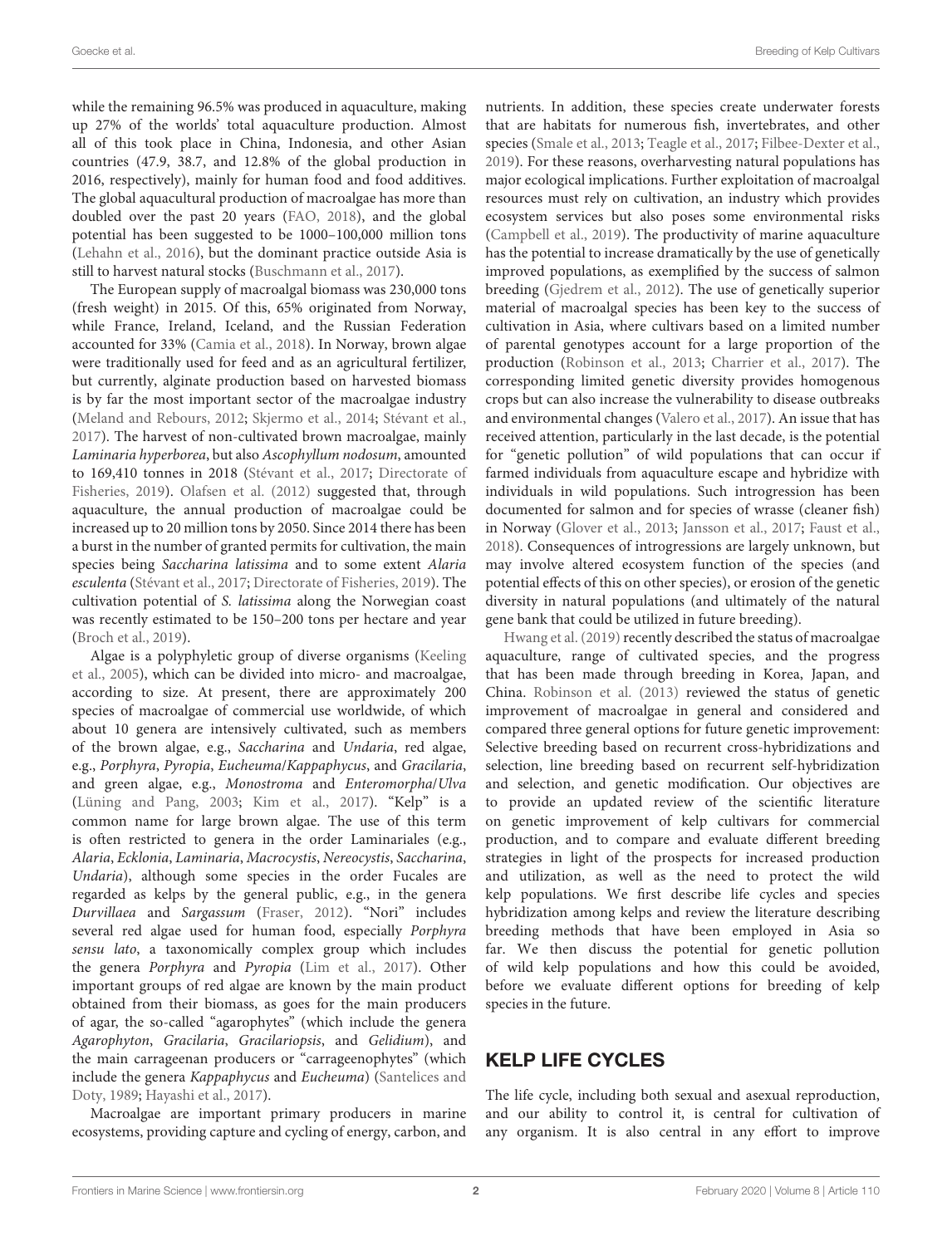the organism so that it performs optimally from a human point of view with regard to yield, quality, etc. Macroalgae life cycles can be rather complex and have been described in detail along with environmental and genetic control mechanisms and ecological or evolutionary perspectives in several previous reviews [\(Brawley and](#page-11-5) [Johnson,](#page-11-5) [1992;](#page-11-5) [Schiel and Foster,](#page-15-7) [2006;](#page-15-7) [Liu et al.,](#page-14-5) [2017;](#page-14-5) [Heesch et al.,](#page-13-9) [2019\)](#page-13-9).

Species in the order Laminariales have a biphasic life cycle with an obligate cycling between separate and freeliving diploid sporophytes and haploid gametophytes (**[Figure 1A](#page-3-0)**). Adult sporophytes are monoecious, that is, each individual produces both male and female haploid zoospores. The zoospores develop into freeliving, microscopic gametophytes that produce haploid gametes (eggs and sperm). Eggs are extruded from oogonia of female gametophytes, but remain attached, and release pheromones that attract motile sperms from male gametophytes for fertilization. The zygote grows from the female gametophyte, attaches to a substrate, and develops to become a multicellular sporophyte.

Laminarialean kelp species have a variety of asexual reproduction mechanisms. Some species can propagate vegetatively through the expansion of the rhizome (holdfast, base) and outgrowth of additional blades [\(Demes and Graham,](#page-12-11) [2011;](#page-12-11) [Murúa et al.,](#page-14-6) [2017\)](#page-14-6), or vegetative growth and fragmentation of gametophytes [\(Destombes and Oppliger,](#page-12-12) [2011,](#page-12-12) see also section "Manipulation of Life Cycles"). These processes are regulated by environmental conditions. Several species can produce sporophytes through parthenogenesis, where sporophytes are produced directly from non-fertilized female gametes [\(Nakahara](#page-14-7) [and Nakamura,](#page-14-7) [1973;](#page-14-7) [Fang,](#page-12-13) [1984;](#page-12-13) [Wu and Lin,](#page-15-8) [1987;](#page-15-8) [Lewis](#page-13-10) [et al.,](#page-13-10) [1993;](#page-13-10) [Ar Gall et al.,](#page-11-6) [1996;](#page-11-6) [Liptack and Druehl,](#page-13-11) [2000;](#page-13-11) [Druehl et al.,](#page-12-14) [2005;](#page-12-14) [Oppliger et al.,](#page-14-8) [2007;](#page-14-8) 2014; [Westermeier](#page-15-9) [et al.,](#page-15-9) [2007;](#page-15-9) [Shan et al.,](#page-15-10) [2013;](#page-15-10) [Müller et al.,](#page-14-9) [2019\)](#page-14-9). Parthenogenic sporophytes can either be haploid or diploid. Diploidy can be generated through apomeiosis (replacement of meiosis with mitosis) or automixis (where two of the four nuclear products of meiosis fuse) during zoospore formation, or through endomitosis (endoreduplication, spontane chromosome doubling) [\(Oppliger et al.,](#page-14-10) [2014;](#page-14-10) [Müller et al.,](#page-14-11) [2016\)](#page-14-11) (**[Figure 1B](#page-3-0)**). Both haploid and diploid parthenogenic sporophytes can have normal morphology and produce spores that give rise to fertile female gametophytes, creating a female life cycle. Other peculiar modes of reproduction that can occur in Laminariales include apogamy, where a haploid sporophyte can emerge directly from a somatic cell of a gametophyte [\(Nakahara and Nakamura,](#page-14-7) [1973;](#page-14-7) [Fang,](#page-12-13) [1984;](#page-12-13) [Wu and Lin,](#page-15-8) [1987;](#page-15-8) [Müller et al.,](#page-14-9) [2019\)](#page-14-9) (**[Figure 1C](#page-3-0)**), and apospory, where a diploid gametophyte can develop from vegetative cells of a diploid sporophyte without any meiosis or spore formation [\(Nakahara and Nakamura,](#page-14-7) [1973;](#page-14-7) [Lewis et al.,](#page-13-10) [1993\)](#page-13-10) (**[Figure 1D](#page-3-0)**). Self-fertilization appears to be possible in most studied species of Laminariales [\(Wu and Lin,](#page-15-8) [1987;](#page-15-8) [Brawley and](#page-11-5) [Johnson,](#page-11-5) [1992;](#page-11-5) [Kraan et al.,](#page-13-12) [2000;](#page-13-12) [Camus et al.,](#page-11-7) [2018\)](#page-11-7). Some kelp species are annual or biennial, but most are perennial [\(Schiel and Foster,](#page-15-7) [2006\)](#page-15-7).

# SPECIES HYBRIDIZATION AMONG KELPS

The distinction between related kelp species is not always clear, and in some cases, what is defined as two or more species may actually be locally adapted and genetically different populations of the same species, or simply the result of phenotypic plasticity [\(Kilar et al.,](#page-13-13) [1992;](#page-13-13) [Demes et al.,](#page-12-15) [2009;](#page-12-15) [Fraser et al.,](#page-12-16) [2009\)](#page-12-16). Species hybrids in the Laminariales have been observed in nature, and under controlled conditions, it is possible to create viable offspring from a number of species hybridizations [\(Chapman,](#page-11-8) [1974;](#page-11-8) [Lüning et al.,](#page-14-12) [1978;](#page-14-12) [Sangonsuga](#page-15-11) [and Neushul,](#page-15-11) [1978;](#page-15-11) [Bolton et al.,](#page-11-9) [1983;](#page-11-9) [Lewis et al.,](#page-13-14) [1986;](#page-13-14) [tom](#page-15-12) [Dieck,](#page-15-12) [1992;](#page-15-12) [tom Dieck and de Oliveira,](#page-15-13) [1993;](#page-15-13) [Liptack and](#page-13-11) [Druehl,](#page-13-11) [2000;](#page-13-11) [Druehl et al.,](#page-12-14) [2005;](#page-12-14) [Westermeier et al.,](#page-15-9) [2007;](#page-15-9) [Martins et al.,](#page-14-13) [2019;](#page-14-13) [Müller et al.,](#page-14-9) [2019\)](#page-14-9). As described further in Section "Hybrid Breeding and Selection Among Crosses (HB/SC)," several kelp cultivars bred in China and Korea are species hybrids. Interestingly, sporophyte morphology of some species hybrids is similar to the female parent, indicating that genetic control of morphology is determined by genes that are linked to sex-determining genes, or that are present in chloroplast or mitochondrial DNA, maternally inherited with the cytoplasm [\(Patwary and van der Meer,](#page-14-14) [1992;](#page-14-14) [Druehl et al.,](#page-12-14) [2005\)](#page-12-14). In some cases, the direction of the cross also affects the performance in aquaculture, e.g., in the cross between Undaria pinnatifida and Undaria peterseniana, where vigorous F1 sporophytes expressing strong heterosis in biomass are only produced when U. pinnatifida is used as the female [\(Hwang et al.,](#page-13-15) [2012,](#page-13-15) [2014\)](#page-13-16).

# DEVELOPMENT OF KELP CULTIVARS IN THE PAST

In China, kelp cultivars have been developed since the 1950s [\(Fang et al.,](#page-12-17) [1962a,](#page-12-17)[b,](#page-12-18) [Fang and Jiang,](#page-12-19) [1963;](#page-12-19) [Cheng,](#page-11-10) [1969;](#page-11-10) [van der Meer,](#page-15-14) [1983;](#page-15-14) [Wu and Lin,](#page-15-8) [1987\)](#page-15-8). Several Laminarialean kelp cultivars with good characteristics for aquaculture have been produced in China and South Korea (**[Table 1](#page-4-0)**). So far, selection has focused mostly on biomass and size, although traits like high chemical composition [\(IOIMF,](#page-13-17) [1976;](#page-13-17) [Zhang et al.,](#page-16-0) [2007\)](#page-16-0), stress tolerance [\(Li](#page-13-18) [et al.,](#page-13-18) [2008a;](#page-13-18) [Zhang et al.,](#page-16-1) [2011;](#page-16-1) [Liu et al.,](#page-14-15) [2014\)](#page-14-15), and late maturity [\(Liu et al.,](#page-14-15) [2014;](#page-14-15) [Hwang et al.,](#page-13-19) [2017\)](#page-13-19) have also been targeted.

## Manipulation of Life Cycles

Initially, propagation of sporophytes for transplantation to different installations in the sea was based on zoospore collection from a large number of parental plants [\(Cheng,](#page-11-10) [1969;](#page-11-10) [Zhang et al.,](#page-16-1) [2011;](#page-16-1) [Liu et al.,](#page-14-15) [2014\)](#page-14-15). This is still the common practice in many parts of the world, but in East-Asia techniques to vegetatively propagate gametophyte filaments has now been employed for several decades in order to select, maintain, and propagate superior material [\(Valero](#page-15-6) [et al.,](#page-15-6) [2017;](#page-15-6) [Hwang et al.,](#page-13-8) [2019\)](#page-13-8). Gametophyte filaments of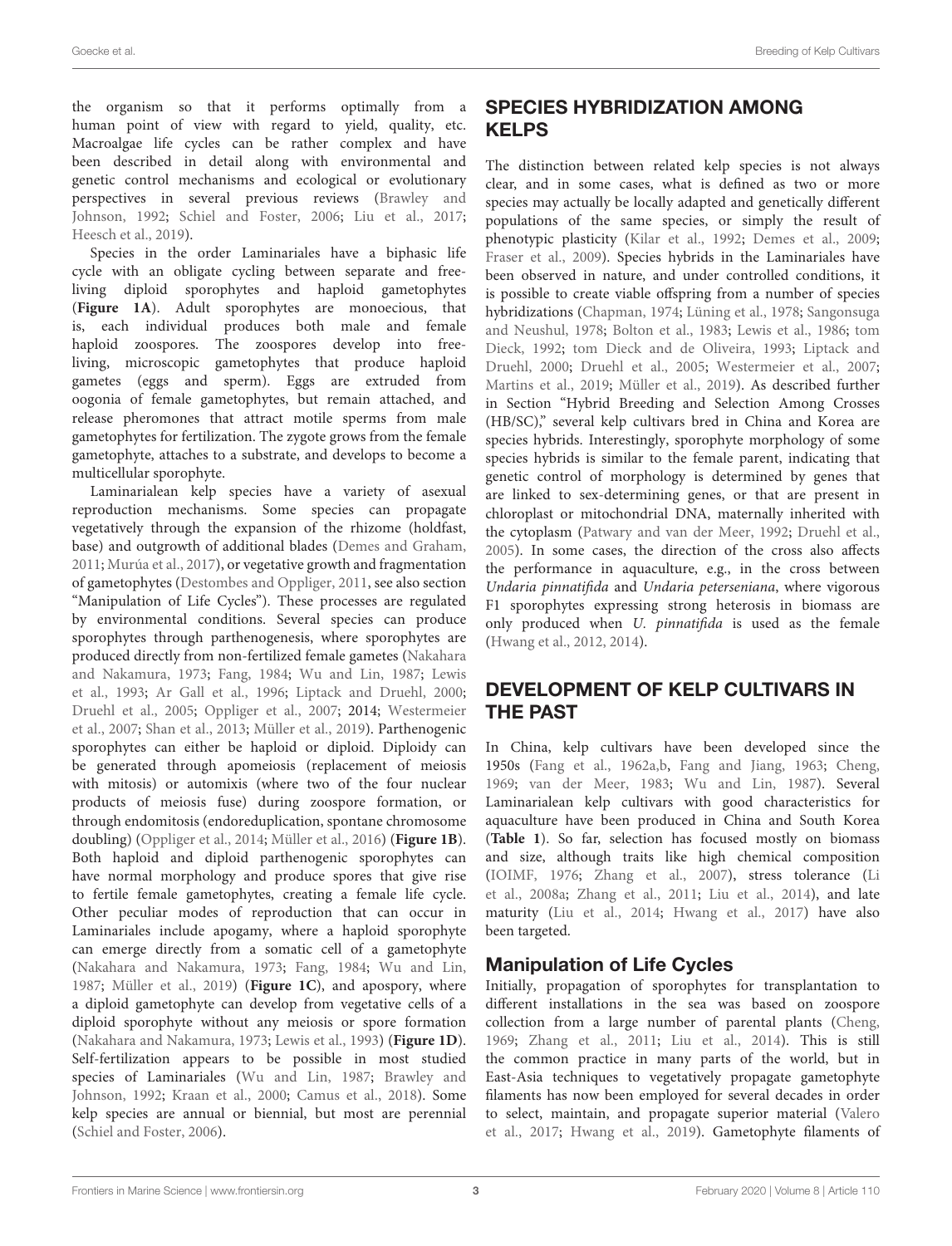

<span id="page-3-0"></span>of gametophytes from somatic cells of sporophytes.

a number of species, e.g., S. latissima, Saccharina japonica, Laminaria digitata, Laminaria hyperborea, Macrocystis pyrifera, and U. pinnatifida, can grow vegetatively in culture at low photon flux density of around 10–30 µmol photons m<sup>-2</sup> s<sup>-1</sup>. Usually only red light, which is photosynthetically active, is used. To keep the gametophytes vegetative, it is important that they are not exposed to violet/blue light (380–500 nm) as this induces production of male and female gametes [\(Lüning and Dring,](#page-14-16) [1975;](#page-14-16) [Cosson and Gayral,](#page-11-11) [1979;](#page-11-11) [Xu](#page-15-15) [et al.,](#page-15-15) [2005\)](#page-15-15). Gametogenesis is also regulated by temperature, the optimum depending on the origin of the genotype [\(Lüning,](#page-14-17) [1980\)](#page-14-17), and on nutrient conditions [\(Ratcliff et al.,](#page-15-16) [2017\)](#page-15-16). Once a culture is established, the gametophytes can

be maintained for long periods and multiplied by periodical mechanical disruption of the filaments and renewal of the growth medium. The introduction of vegetatively propagated gametophyte cultures in East-Asia made it possible to screen the performance of offspring and then go back to desired parental gametophyte cultures in order to initiate large-scale propagation of material for cultivation [\(Pang et al.,](#page-14-18) [1997;](#page-14-18) [Li](#page-13-20) [et al.,](#page-13-20) [1999\)](#page-13-20). This could be repeated using the same stock of gametophytes every year allowing for the annual production of sporophytes of superior F1 hybrid cultivars. Today, protocols for induction of zoospore formation in sporophyte blades, spore collection, vegetative gametophyte culture, and induction of gametogenesis have been developed for several species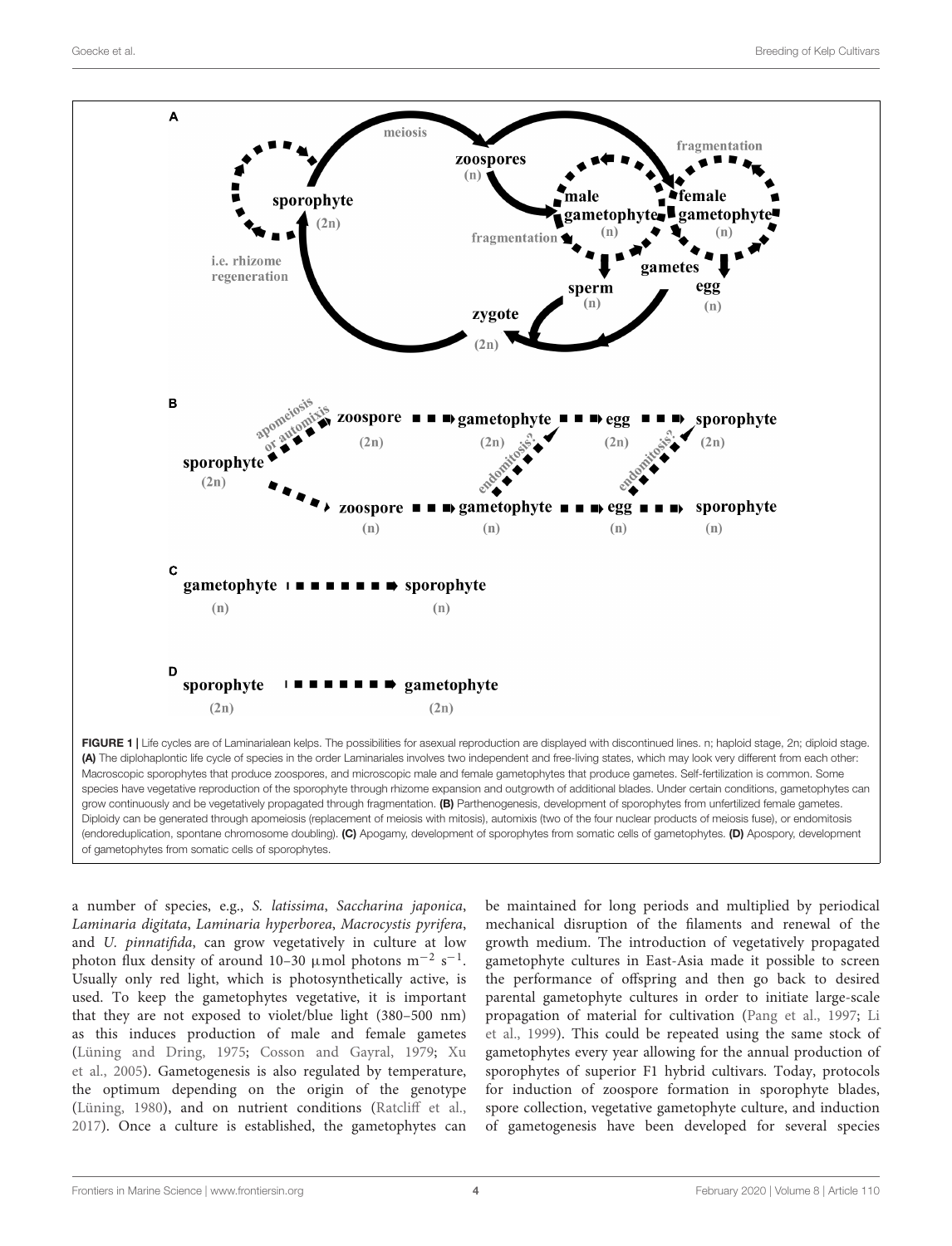(e.g., [Pang and Lüning,](#page-14-19) [2004;](#page-14-19) [Wu et al.,](#page-15-17) [2004;](#page-15-17) [Westermeier et al.,](#page-15-18) [2006;](#page-15-18) [Zhang et al.,](#page-16-2) [2008;](#page-16-2) [Xu et al.,](#page-15-19) [2009;](#page-15-19) [Forbord et al.,](#page-12-20) [2012,](#page-12-20) [2018;](#page-12-21) [Ratcliff et al.,](#page-15-16) [2017;](#page-15-16) [Bartsch,](#page-11-12) [2018\)](#page-11-12). A method of clonal propagation through regeneration of sporophytes from a diploid cell-filament suspension of L. digitata has also been described [\(Asensi et al.,](#page-11-13) [2001\)](#page-11-13).

# Hybrid Breeding and Selection Among Crosses (HB/SC)

According to available publications in English, mainly from the last decade, development of most Chinese Saccharina cultivars and some Chinese and Korean Undaria cultivars were based on hybridization of contrasting gametophyte cultures, utilizing a considerable amount of heterosis (hybrid vigor) (**[Figure 2](#page-5-0)**). Hybridizations were made between material of the same species, sometimes originating from different geographical regions [\(Li et al.,](#page-13-21) [2016a,](#page-13-21)[b;](#page-13-22) [Zhao et al.,](#page-16-3) [2016\)](#page-16-3), sometimes not [\(Niwa and Kobiyama,](#page-14-20) [2019\)](#page-14-20), or between different species of the same genus [\(Li et al.,](#page-13-23) [2007,](#page-13-23) [2008a;](#page-13-18) [Zhang et al.,](#page-16-0) [2007,](#page-16-0) [2011,](#page-16-1) [2016;](#page-16-4) [Hwang et al.,](#page-13-15) [2012,](#page-13-15) [2014\)](#page-13-16). Gametophyte culture combinations with high heterosis were selected as parents, and in many cases, the first generation was used directly as a commercial hybrid cultivar [\(Li et al.,](#page-13-23) [2007,](#page-13-23) [2016b;](#page-13-22) [Hwang](#page-13-15) [et al.,](#page-13-15) [2012,](#page-13-15) [2014;](#page-13-16) [Zhao et al.,](#page-16-3) [2016\)](#page-16-3). Most publications are not clear on the number of crosses tested and on whether the gametophyte cultures were resulting from one individual gametophyte, many gametophytes from the same individual sporophyte, or from several sporophytes. Those studies that compared selected Saccharina F1 hybrid populations with the two parents or parental populations reported strong heterosis effects (deviation from the means of the parents) on blade length (17–53%), width (7–71%), thickness (2–32%), fresh weight (45–150%), and dry weight (36–67%), as well as yield (biomass per area, 57–69%) [\(Li et al.,](#page-13-23) [2007,](#page-13-23) [2008a,](#page-13-18) [2016a](#page-13-21)[,b,](#page-13-22) [Hwang et al.,](#page-13-15) [2012\)](#page-13-15). F1 hybrid cultivars were generally documented to have a high level of homogeneity, which is desired by the growers.

#### Recurrent Inbred Line Selection (RILS)

Several cultivars have been developed by selection and selfhybridization for 3–15 generations [\(IOIMF,](#page-13-17) [1976;](#page-13-17) [Zhang et al.,](#page-16-0) [2007,](#page-16-0) [2016;](#page-16-4) [Li et al.,](#page-13-21) [2016a\)](#page-13-21) (**[Figure 2](#page-5-0)**). In some cases, the starting point for inbreeding was a few superior sporophytes, in other cases, it was the offspring of a limited number of pair crosses

<span id="page-4-0"></span>

| Species and cultivar                          | <b>Selected traits</b>                                                                                                          | <b>Method</b>      | <b>References</b>        |
|-----------------------------------------------|---------------------------------------------------------------------------------------------------------------------------------|--------------------|--------------------------|
| Saccharina japonica B013                      | High cell division rate and fertility of<br>gametophytes                                                                        | HB/SC              | Zhao et al., 2016        |
| S. japonica Dongfang No.6                     |                                                                                                                                 | HB/SC              | Li et al., 2016b         |
| S. japonica Dongfang No.7                     |                                                                                                                                 | $HB/SC + RILS$     | Li et al., 2016a         |
| S. japonica No. 860                           | Morphology and high iodine content                                                                                              | <b>RILS</b>        | <b>IOIMF, 1976</b>       |
| S. japonica No. 1170                          | Morphology and high iodine content                                                                                              | $RILS + RM$        | <b>IOIMF, 1976</b>       |
| S. japonica Sugwawon No. 301                  | Late maturity                                                                                                                   | <b>RILS or RMS</b> | Hwang et al., 2017       |
| S. japonica Huangguan No.1                    | Morphological traits related to large<br>biomass, late maturity, tolerance to high<br>temperature, dark color                   | <b>RMS</b>         | Liu et al., 2014         |
| S. japonica $\times$ longissima Dongfang No.2 |                                                                                                                                 | HB/SC              | Li et al., 2007          |
| S. japonica x longissima Dongfang No.3        | Tolerance to high temperature and<br>irradiation                                                                                | $RILS + HB$        | Li et al., 2008a         |
| S. japonica x latissima 90-1                  | Morphological traits related to large<br>biomass, low variation in these traits, high<br>content of iodine, algin, and mannitol | $HB/SC + RILS$     | Zhang et al., 2007       |
| S. japonica x latissima Ailunwan              | Blade length, width, fresh weight, blade<br>color, longitudinal groove, blade base shape                                        | $HB/SC + RILS$     | Zhang et al., 2016       |
| S. japonica x latissima Rongfu                | Blade length, width, and fresh weight,<br>tolerance to high temperature                                                         | $HB/SC + RMS$      | Zhang et al., 2011       |
| S. japonica x latissima Sanhai                | Blade length, width, and fresh weight                                                                                           | $IG + RMS$         | Zhang et al., 2018       |
| Undaria pinnatifida Haibao No.1               | Fresh weight, blade shape, texture                                                                                              | $HB/SC + RMS$      | Shan et al., 2016        |
| U. pinnatifida NW-1                           |                                                                                                                                 | HB/SC              | Niwa and Kobiyama, 2019  |
| U. pinnatifida $\times$ peterseniana          |                                                                                                                                 | HB/SC              | Hwang et al., 2012, 2014 |

Only publications written in English are included. Selected traits are listed where this was described. HB/SC; hybrid breeding/selected crosses. Pair of vegetatively propagated parental gametophyte cultures have been selected on the basis of heterosis, and the cultivar is the F1 offspring. Hybrids can be the result of interspecific hybridization or crosses within species (i.e., between individuals with different geographic origin or complementary traits). RILS; recurrent inbred line selection. Desirable individuals have been self-fertilized, the best offspring selected, and the cycle repeated several times. RM; random mutagenesis (here by X-ray treatment). RMS; recurrent mixed hybridization and mass selection. Desirable individuals have been selected from a population (without progeny testing) and subjected to mixed hybridization, and the cycle repeated several times. IG; introgression through back-crossing to one of the two parents, in order to transfer a specific trait from one species or population into another.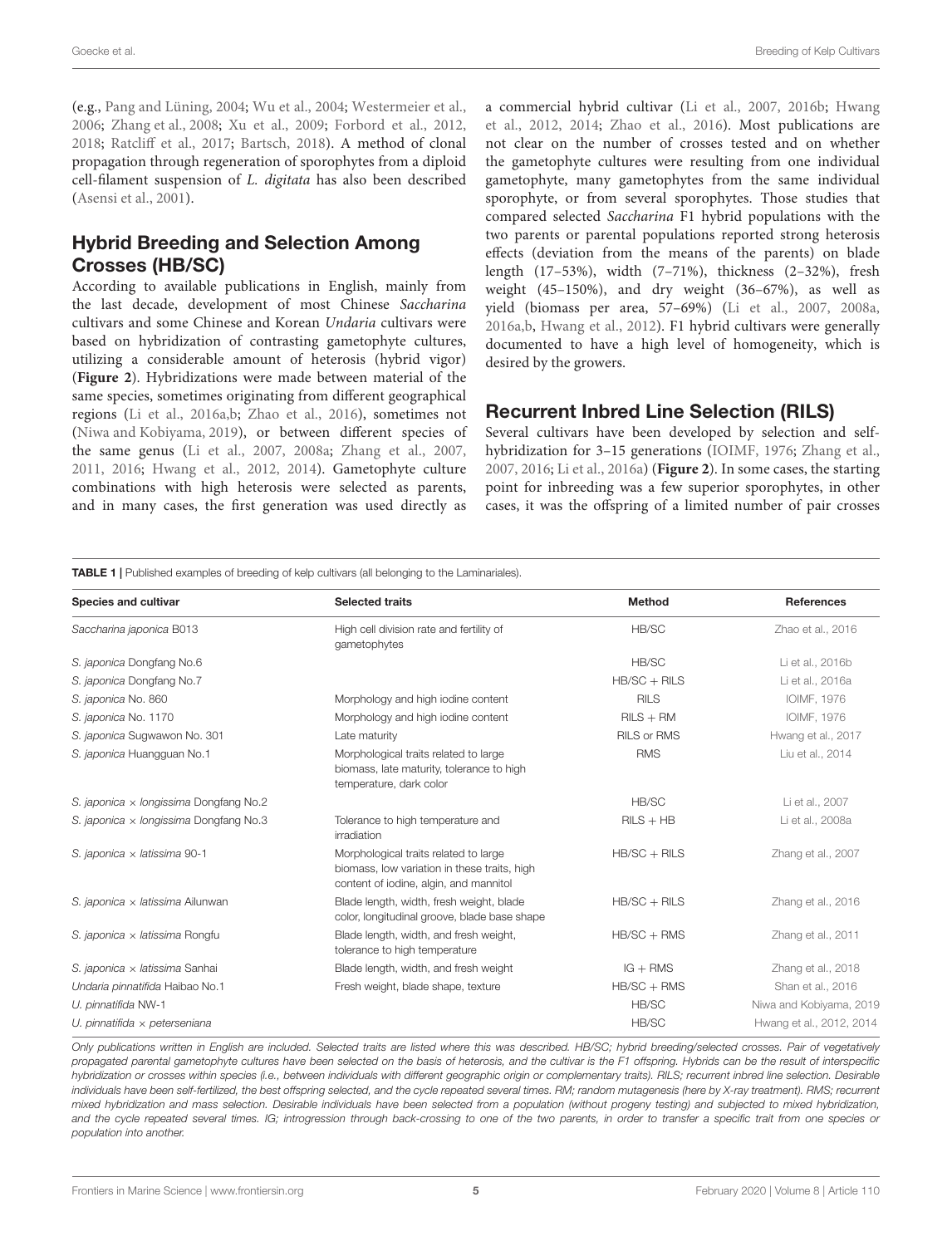

<span id="page-5-0"></span>with high heterosis. [Zhang et al.](#page-16-0) [\(2007\)](#page-16-0) found maximum values for the selected traits in F3–F4, with a breeding progress of 19% (blade fresh weight) and 44% (blade dry weight) relative to the F1 hybrid. The breeding progress during inbreeding reported by [Li](#page-13-21) [et al.](#page-13-21) [\(2016a\)](#page-13-21) was limited.

# Recurrent Mixed Hybridization and Mass Selection (RMS)

An alternative to the line breeding described above has been to select the offspring of a limited number of gametophyte pair crosses with high heterosis and then subject these to recurrent mixed hybridization and selection for desirable traits [\(Zhang et al.,](#page-16-1) [2011;](#page-16-1) [Shan et al.,](#page-15-20) [2016\)](#page-15-20) (**[Figure 2](#page-5-0)**). This type of recurrent selection was also used to introgress desirable traits from S. latissima into S. japonica [\(Zhang et al.,](#page-16-5) [2018\)](#page-16-5). This method has been reported to result in 30–40% higher individual fresh weights after four to six generations of selection [\(Zhang et al.,](#page-16-1) [2011,](#page-16-1) [2018\)](#page-16-5).

The restricted genetic variation resulting from all the breeding schemes that we have described so far, all using a low number of parents, limits adaptability and further genetic improvement. In order to overcome these disadvantages, [Liu et al.](#page-14-15) [\(2014\)](#page-14-15) developed a cultivar based only on additive gene effects and not on heterosis. Hundred and fifty individuals with large size and other desired morphological characteristics were collected at many locations. Mixed hybridization followed by selection for blade length and width over five generations resulted in an 88% increase in blade length, 21% increase in blade width, and 71% increase in individual fresh weight relative to the average of the parents.

# INVASIVENESS, INTRODUCTION OF NON-NATIVE GENOTYPES AND GENE FLOW INTO LOCAL POPULATIONS

Some marine macroalgae and other species used in aquaculture can be invasive and have strong ecosystem impact when spread to new geographical areas where they were not formerly present [\(Naylor et al.,](#page-14-21) [2001;](#page-14-21) [Williams](#page-15-21) [and Smith,](#page-15-21) [2007;](#page-15-21) [Davidson et al.,](#page-12-22) [2015;](#page-12-22) [Thomsen et al.,](#page-15-22) [2016\)](#page-15-22). A well-known example of an invasive kelp species is U. pinnatifida, which originates from northeast Asia, where it is also cultivated. This species has been both intentionally and non-intentionally spread and is now invasive in a large number of coastal areas across the globe [\(Fletcher and Farrell,](#page-12-23) [1999;](#page-12-23) [Casas et al.,](#page-11-14) [2004;](#page-11-14) [Pickering](#page-15-23) [et al.,](#page-15-23) [2007;](#page-15-23) [Russell et al.,](#page-15-24) [2008;](#page-15-24) [Miller and Engle,](#page-14-22) [2009;](#page-14-22)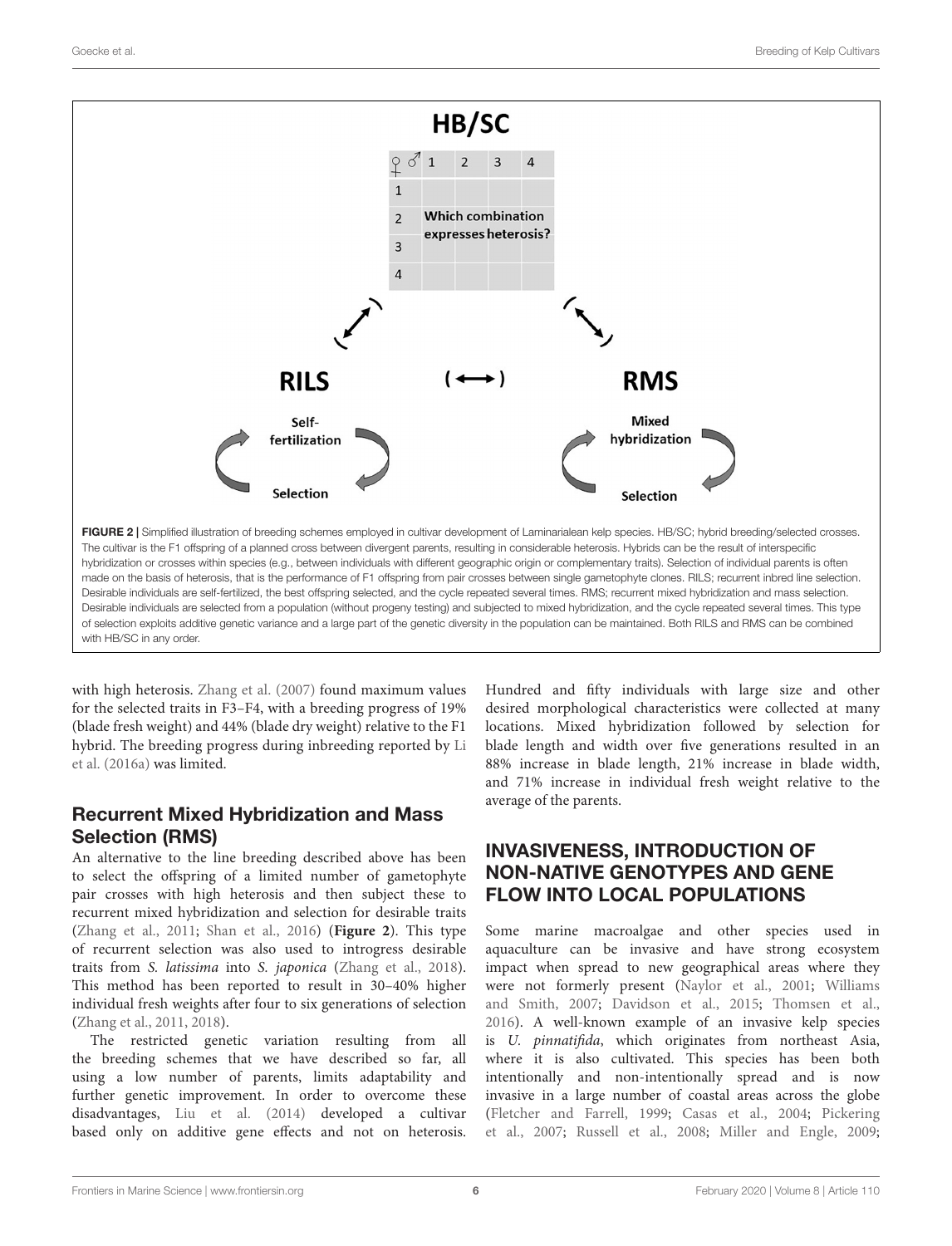[Thompson and Schiel,](#page-15-25) [2012;](#page-15-25) [Dellatorre et al.,](#page-12-24) [2014;](#page-12-24) [Minchin and](#page-14-23) [Nunn,](#page-14-23) [2014;](#page-14-23) [South et al.,](#page-15-26) [2017\)](#page-15-26).

A more subtle form of invasion can occur when new genetic variation is introduced to a natural population through the spread of competitive genotypes and/or through hybridization and gene flow. This has the potential to either increase or reduce the overall genetic variation within a species, and in the latter case, degrade an important resource for future development of cultivars. Permanent incorporation of genes from one population into another (introgression) is widely documented in terrestrial agriculture, where alleles from cultivated crops have become incorporated in populations of wild relatives that the crop species can hybridize with [\(Ellstrand et al.,](#page-12-25) [2013\)](#page-12-25). There is considerable concern regarding genetic pollution of wild populations from the aquaculture industry [\(Barbier et al.,](#page-11-15) [2019\)](#page-11-15). Currently, existing and draft policies in Europe typically forbid the use of non-native species and restrict the use of non-native genotypes in macroalgae aquaculture [\(Loureiro et al.,](#page-14-24) [2015;](#page-14-24) [Barbier et al.,](#page-11-15) [2019\)](#page-11-15). [Barbier](#page-11-15) [et al.](#page-11-15) [\(2019\)](#page-11-15) recommended that only local populations from native species or cultivars/strains selected from crosses between local genetic variants should be cultivated until the population dynamics and population genetics are better understood for each cultivated species. However, they also stated that data enabling a definition of a local population are still missing for most species.

The dynamics of invasion or introgression depends on factors that affect spread, hybridization, and fitness in the natural environment (e.g., type and longevity of propagules, patterns of propagule dispersal, relative population sizes, and physiological tolerances). In terrestrial plants, which, like macroalgae, are sessile and ectothermic organisms, strong patterns of local adaptation are often found along with local variations in the environment. Gene flow opposes local adaptation and can lead to maladaptation. On the other hand, selection also opposes gene flow, so the outcome depends on the relative strength of these two forces acting on the genetic make-up of populations [\(McKay et al.,](#page-14-25) [2005\)](#page-14-25).

There is limited understanding of population dynamics of macroalgae (reviewed by [Schiel and Foster,](#page-15-7) [2006\)](#page-15-7), and it is therefore difficult to predict and evaluate the risk of invasions and introgressions. The main natural dispersal mechanism for Laminarialean kelps is passive transport of microscopic stages of the life cycle with sea currents. These species release enormous quantities of microscopic zoospores that are viable for only a few days at the most [\(Schiel and Foster,](#page-15-7) [2006;](#page-15-7) [Grant,](#page-12-26) [2016\)](#page-12-26). Due to the limited viability, the spread of zoospores is usually rather limited [\(Fletcher and Callow,](#page-12-27) [1992;](#page-12-27) [Billot et al.,](#page-11-16) [2003;](#page-11-16) [Reed et al.,](#page-15-27) [2004;](#page-15-27) [Grant,](#page-12-26) [2016;](#page-12-26) [Itou et al.,](#page-13-24) [2019\)](#page-13-24), although observations and theoretical considerations suggest that dispersal in some cases can occur over distances of several kilometers [\(Gaylord et al.,](#page-12-28) [2006;](#page-12-28) [Grant,](#page-12-26) [2016\)](#page-12-26). The microscopic gametophytes may live longer, but there is very little information on their contribution to dispersal [\(Schiel and Foster,](#page-15-7) [2006\)](#page-15-7).

Recently, a number of population genetic analyses using molecular marker data have been conducted in order to describe the geographical pattern of genetic variation in kelp species. For example, based on microsatellite data, it has been shown that there is statistically significant genetic differentiation among both European and North-American populations of S. latissima, at least at distances above around 100 km [\(Guzinski et al.,](#page-12-29) [2016;](#page-12-29) [Nielsen et al.,](#page-14-26) [2016;](#page-14-26) [Paulino et al.,](#page-14-27) [2016;](#page-14-27) [Breton et al.,](#page-11-17) [2018;](#page-11-17) [Evankow et al.,](#page-12-30) [2018;](#page-12-30) [Luttikhuizen et al.,](#page-14-28) [2018;](#page-14-28) [Mooney](#page-14-29) [et al.,](#page-14-29) [2018\)](#page-14-29). In spite of the genetic differentiation between populations, analysis of molecular variance indicated that most of the genetic variation (>90%) was found within populations rather than between populations [\(Breton et al.,](#page-11-17) [2018;](#page-11-17) [Mooney](#page-14-29) [et al.,](#page-14-29) [2018\)](#page-14-29). The genetic structuring appears to be affected both by spread via ocean currents [\(Mooney et al.,](#page-14-29) [2018\)](#page-14-29) and by environmental variation and local adaptation [\(Nielsen et al.,](#page-14-26) [2016\)](#page-14-26). Similar studies of M. pyrifera populations along stretches of the American Pacific coast also identified several distinct genetic groups and suggested that both ocean currents and local adaptation to different environments can be important for this grouping [\(Alberto et al.,](#page-11-18) [2011;](#page-11-18) [Johansson et al.,](#page-13-25) [2015;](#page-13-25) [Camus et al.,](#page-11-7) [2018\)](#page-11-7).

The many examples of introductions of macroalgal species to new areas show that escaping individuals from cultivated populations are often able to survive and reproduce under various conditions in the wild. It has been suggested that the higher growth rate of cultivated individuals may provide a selective advantage when they spread to the natural environment [\(Williams and Smith,](#page-15-21) [2007\)](#page-15-21). However, it might also be that individuals of natural populations have a selective advantage when it comes to other traits that may be more important in the natural environment than under cultivation. Genetic studies comparing farmed populations with nearby wild populations suggest that, in spite of the wild populations being a result of domestication of farmed populations, there is limited gene flow between them [\(Guzinski et al.,](#page-12-31) [2018;](#page-12-31) [Shan et al.,](#page-15-28) [2018,](#page-15-28) [2019;](#page-15-29) [Li et al.,](#page-13-26) [2019\)](#page-13-26).

# OPTIONS TO DEVELOP CULTIVARS THAT DO NOT INVADE NATURAL POPULATIONS

Application of the precautionary principle regarding the use of non-native macroalgae leaves two main options for the breeding of genetically improved material for cultivation in the open sea: (1) develop local populations for local use, or (2) develop improved material that is not able to cross-hybridize with natural populations, and which could be cultivated without having to take the origin of the material into consideration. For option (1), questions regarding "how local" and "how different" the developed cultivars are, arise. More information on population genetics and population dynamics at species and regional levels is needed to give clearer answers to these questions [\(Barbier et al.,](#page-11-15) [2019\)](#page-11-15). Regarding option (2), there are several possible strategies that could be used to achieve sterile sporophytes that will not hybridize with natural populations, outlined below. Moreover, in many macroalgae, a trade-off between growth and reproductive development has been observed, i.e., sterile individuals grow substantially larger than fertile individuals [\(Guillemin et al.,](#page-12-32) [2014;](#page-12-32) [Liu et al.,](#page-14-5) [2017\)](#page-14-5). Thus, the use of sterile sporophytes in cultivation can have the positive side effect of increased productivity. Sterile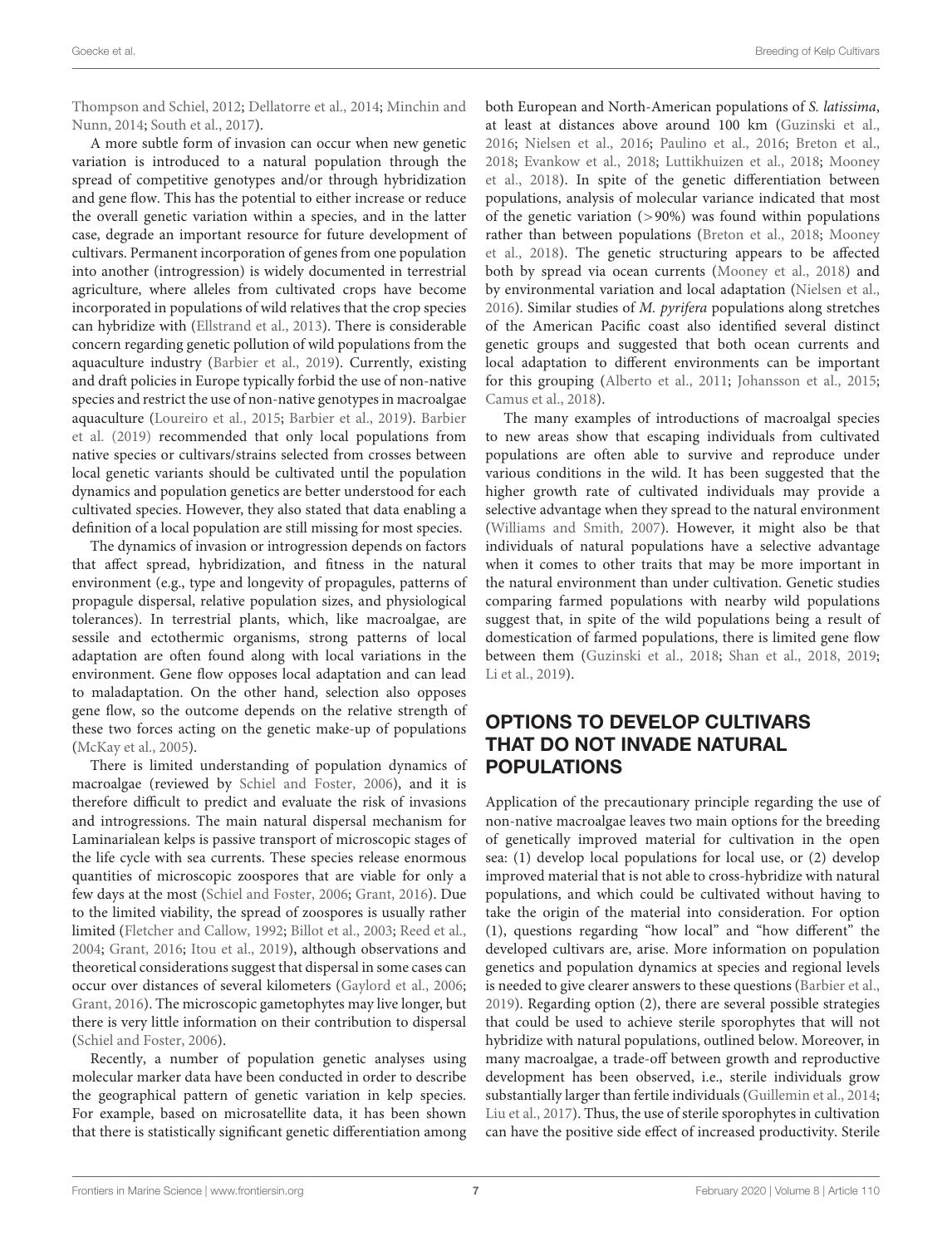cultivars would also have the effect that cultivators must buy new genetic material each year, providing an enlarged market for commercial breeding companies.

Sterility may be obtained in several ways, e.g., through polyploidization and/or species hybridization. Polyploidization has been used in the breeding of a range of terrestrial crops because polyploids are often superior to their diploid counterparts, particularly in size [\(Sattler et al.,](#page-15-30) [2016\)](#page-15-30). Polyploids, particularly triploids, as well as interspecific hybrids, often have reduced fertility due to problems with chromosome pairing during meiosis. Therefore, triploidy has been utilized in several fruit crops (e.g., watermelon, citrus, and banana species) to produce seedless fruits [\(Wang et al.,](#page-15-31) [2016\)](#page-15-31). Triploid plants can be produced when a diploid gamete hybridizes with a haploid one. This can occur if unreduced gametes form in a diploid plant and hybridize with haploid gametes, and it can occur in crosses between tetraploid and diploid plants (with diploid and haploid gametes, respectively) of the same or related species. Unreduced gametes can form spontaneously and can occur more frequently under environmental stress [\(Mason et al.,](#page-14-30) [2011;](#page-14-30) [Oppliger et al.,](#page-14-10) [2014\)](#page-14-10), and in species hybrids [\(Zhang et al.,](#page-16-6) [2010\)](#page-16-6). Several species in Laminariales can produce diploid gametophytes through apospory and possibly through endoreduplication (see section "Kelp Life Cycles" and **[Figure 1D](#page-3-0)**). A better understanding of these processes and how they are environmentally and genetically regulated may allow the development of methods to obtain diploid gametes. Chromosome doubling can also be achieved artificially by treatment with chemicals that inhibit spindle formation and nuclear and cell division (e.g., colchicine, oryzaline, trifluralin) [\(Dhooghe et al.,](#page-12-33) [2011\)](#page-12-33). Moreover, triploid macroalgae, as well as hybrids between species that cannot hybridize by natural means, may be obtained by protoplast fusion (somatic hybridization), followed by plant regeneration [\(Reddy et al.,](#page-15-32) [2008;](#page-15-32) [Charrier et al.,](#page-11-19) [2015\)](#page-11-19). For recurrent selectionbased development of triploid cultivars, it would be necessary to conduct the genetic improvement before inducing chromosome doubling, while subsequent propagation of the material prior to cultivation would have to be carried out through some form of asexual reproduction. The most obvious way to do this would be vegetative propagation of gametophyte cultures (one diploid and one haploid). After propagation, triploid sporophytes for cultivation could be generated by controlled induction of fertilization.

Like in higher plants, the transition to reproductive development in macroalgae is controlled by temperature and light factors, in interaction with genes [\(Liu et al.,](#page-14-5) [2017;](#page-14-5) [Martins](#page-14-31) [et al.,](#page-14-31) [2017;](#page-14-31) [de Bettignies et al.,](#page-12-34) [2018\)](#page-12-34). As more is becoming known about this process in kelp species, it may become possible to select for (or engineer) alleles that will prevent reproductive development under the prevailing conditions or desynchronize the timing of reproduction in cultivated vs. wild populations. For example, alleles present in Southern European populations may confer different requirements than what can be fulfilled under Northern European conditions, and vice versa, and such alleles could be selected or engineered in a breeding program. Several molecular strategies have been developed in order to prevent transgenic terrestrial crops from hybridizing with

natural populations of the same or related species [\(Ding et al.,](#page-12-35) [2014\)](#page-12-35), and these could also be employed in kelp breeding. Such strategies include, for instance, tissue-specific (in terrestrial crops: pollen, seed) expression of toxin-producing genes, and repression of genes with an essential function in reproductive organs. These strategies therefore necessitate in-depth knowledge of tissue-specific promoters or molecular regulation of organ development in the species in question. Our understanding of the genetic and molecular mechanisms underlying life cycle control in macroalgae is limited, but gradually increasing, particularly for the model species Ectocarpus siliculosus [\(Liu et al.,](#page-14-5) [2017\)](#page-14-5).

# EVALUATION OF OPTIONS FOR BREEDING OF LAMINARIALEAN KELP SPECIES

#### Breeding Goals and Phenotyping

Breeding aims at changing the genetic make-up of a population in order to improve its traits in relation to the intended usage of the population. The first step in the design of a breeding program is to decide for the breeding goal—which trait(s) to improve. Traits expressed at the gametophyte stage are of importance for the maintenance of the genetic material and for the propagation and production of young sporophytes to be deployed in the production installations at sea. Examples of relevant traits are rate and stability of vegetative growth in culture, and fertility when transferred to conditions that induce sexual development. When it comes to the sporophyte stage, biomass (or yield) is an important trait, and it is encouraging that large improvements in kelp biomass have been made through breeding in Asia. Depending on the intended use, the concentration of certain compounds (protein, certain carbohydrates, and metal ions), or other qualities (taste, texture, morphology, color), are also of interest, as are both developmental traits and resistance mechanisms to various abiotic (e.g., temperature, light, waves, salinity) and biotic stresses (e.g., epiphytes, pathogens, herbivores), which in the end affect both yield and quality.

There are surely some biological trade-offs between traits, e.g., between growth on one hand and resistance to biotic or abiotic stress on the other hand, e.g., as described by [Jormalainen](#page-13-27) [and Honkanen](#page-13-27) [\(2004\)](#page-13-27). Moreover, the level of genotype by environment interactions is often high in sessile ectothermic organisms. This is highly relevant for the breeding of cultivars, as the robustness, that is, the ability of a cultivar to perform well across a large geographical area and across year-to-year variation in conditions at each location, will benefit the breeding industry as well as the kelp producer. Robustness is also of increasing importance in the face of the unpredictable and variable future climate.

Phenotyping kelp cultivated in the sea can be more practically demanding than phenotyping crops in a field, particularly for traits that are recorded some time before harvest. Development of phenotyping protocols using young sporophytes cultivated under controlled conditions could allow for cheaper phenotyping and several generations per year. This would increase the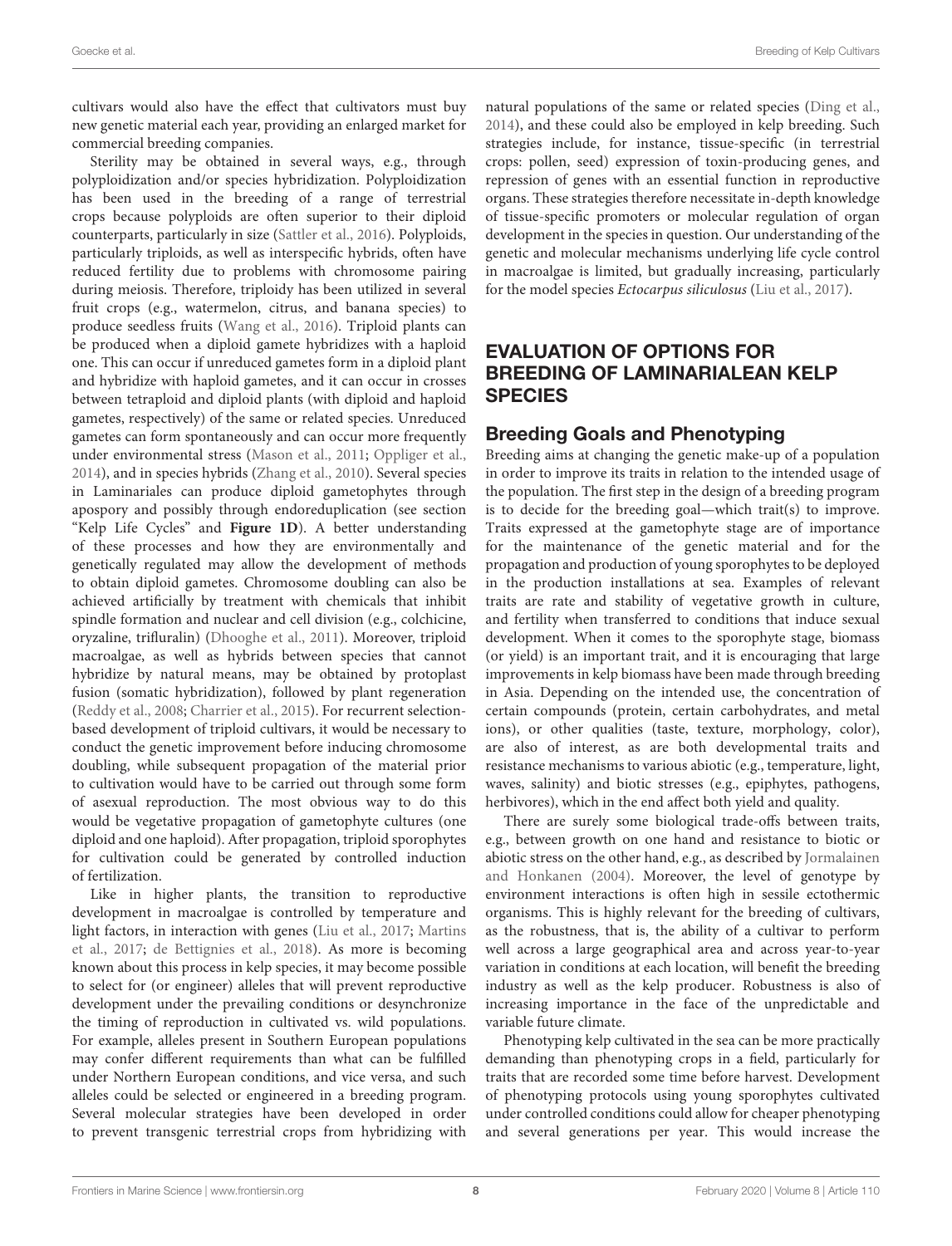breeding efficiency, provided that there is no or very limited genotype by environment interaction for the characterized traits. Also, development of high-throughput methods to assess chemical composition of the biomass could have a big impact. Chemical analysis is laborious and expensive, and could, after the development of prediction models for a range of chemical constituents, be replaced by efficient near-infrared spectroscopy (NIRS) or other spectroscopy techniques. Such techniques are currently used routinely in quality assessments of crop products, also for breeding purposes (e.g., [Osborne,](#page-14-32) [2006;](#page-14-32) [Fakayode et al.,](#page-12-36) [2019\)](#page-12-36).

#### Breeding Strategies

Breeding capitalizes on variation—the availability of different alleles of the genes. Breeding is largely about creating a pool of alleles, recombining these through meiosis and hybridization, and selecting among the generated variation. There are different ways of structuring the recombination, e.g., through hybridization between distinct genetic groups, self-fertilization and creation of inbred lines, and mixed hybridization in a population, like in the HB/SC, recurrent inbred line selection (RILS), and RMS cases described in Section "Development of Kelp Cultivars in the Past." With RILS and RMS, the desired variation is selected over many generations, gradually accumulating favorable alleles and allele combinations, and improving the traits of interest (see section "Recurrent Selection and Accumulation of Favorable Alleles"). Hybridization of genetically distinct material can both increase variation on which selection can be applied and make it possible to exploit the positive effects on traits that can result from heterozygosity (see section "Heterosis and Utilization of Heterozygosity").

Fundamental to the design of a breeding program is the reproductive system of the species, both with regard to the breeding process and with regard to the maintenance of material and propagation prior to cultivation. These features affect the design of breeding programs for these species. Because kelps, like many higher plants, have the capacity for vegetative propagation and self-fertilization (see section "Kelp Life Cycles"), kelp breeding can utilize the broad range of breeding methods that are employed in plant breeding [\(Acquaah,](#page-11-20) [2012\)](#page-11-20), but that are not all relevant for breeding of mammals or fish. The presence of a free-living haploid gametophytic stage in Laminariales opens up additional possibilities for efficient DNAbased selection (see section "Marker-Assisted and Genome-Enabled Selection Methods").

#### Recurrent Selection and Accumulation of Favorable Alleles

In naturally self-fertilizing crops (e.g., wheat), and also in crops that are naturally open-pollinating but can self (e.g., maize), producing inbred lines through recurrent selfing over a few generations generates almost fully homozygous lines (RILS). Selection among lines during or after this inbreeding process is an important means of sorting out undesired alleles and allele combinations and fixing and accumulating the desired ones. Selected inbred lines can be used as cultivars (e.g., wheat) or as parents of hybrid cultivars (e.g., maize), and they can enter a

new cycle of recombination, inbreeding, and selection. In certain crops, e.g., perennial forage grasses and legumes, selfing is not possible due to self-incompatibility systems, and it is also not possible in mammals, birds, and fish, where each individual has one sex. These organisms must be crossed, either by mixed hybridization (as in RMS) or in a more structured way, and through recurrent selection and crossing, desired alleles and allele combinations can gradually accumulate. The improvement in a trait that can be made per year (genetic gain) in both these recurrent selection systems (RILS and RMS), is the product of the genetic variance for the trait of interest, the selection intensity, and the accuracy of the estimated breeding values on which selection is based, divided by the number of years it takes to go through one cycle of the breeding program [\(Falconer](#page-12-37) [and McKay,](#page-12-37) [1996\)](#page-12-37). The breeding value of an individual can be estimated on the basis of its own phenotype, the phenotypes of its relatives, or on genetically correlated traits. Recently, DNA information has become more common to utilize in prediction of breeding values (see section "Marker-Assisted and Genome-Enabled Selection Methods").

#### Heterosis and Utilization of Heterozygosity

Heterosis (hybrid vigor) can be defined as the deviation of the offspring trait value from the average trait value of its parents or parental populations. There are many mechanisms behind heterosis defined in this broad manner [\(Kaeppler,](#page-13-28) [2012\)](#page-13-28)—it is largely the result of increased heterozygosity (e.g., due to fewer homozygous recessive loci with negative effect, i.e., dominance), but it can also result from, e.g., new favorable combinations of alleles at different loci showing interaction (epistasis) or additive effects. Heterosis is more prominent the more genetically different the parental material is, because different alleles or different allele frequencies in the parental material will result in a high level of heterozygosity in the hybrid offspring. Heterosis gradually disappears over the generations following the initial hybrid cross, as the average heterozygosity decreases. Positive effects of heterozygosity can therefore be utilized as a last step in breeding programs, e.g., as a hybrid between recurrently inbred and selected lines (created through RILS), or a hybrid population of two separately recurrently selected populations (created through RMS). The expression of heterosis in these hybrids depends not only on the level of heterozygosity, but also to some extent on combining ability, i.e., favorable allele combinations.

#### Design of Breeding Programs for Laminarialean Kelp **Species**

Asian breeding of Laminarialean kelps so far (see section "Development of Kelp Cultivars in the Past") was mainly based on hybridization of genetically different material and selection of specific crosses where the offspring had a much better performance than the parents (HB/SC). This was sometimes followed by RILS, i.e., by first identifying a cross between two gametophyte families expressing high heterosis, and then inbreeding and selection within the resulting population over a few generations in order to accumulate favorable alleles and allele combinations. Although most of the genetic improvement was achieved in the initial cross, subsequent RILS led to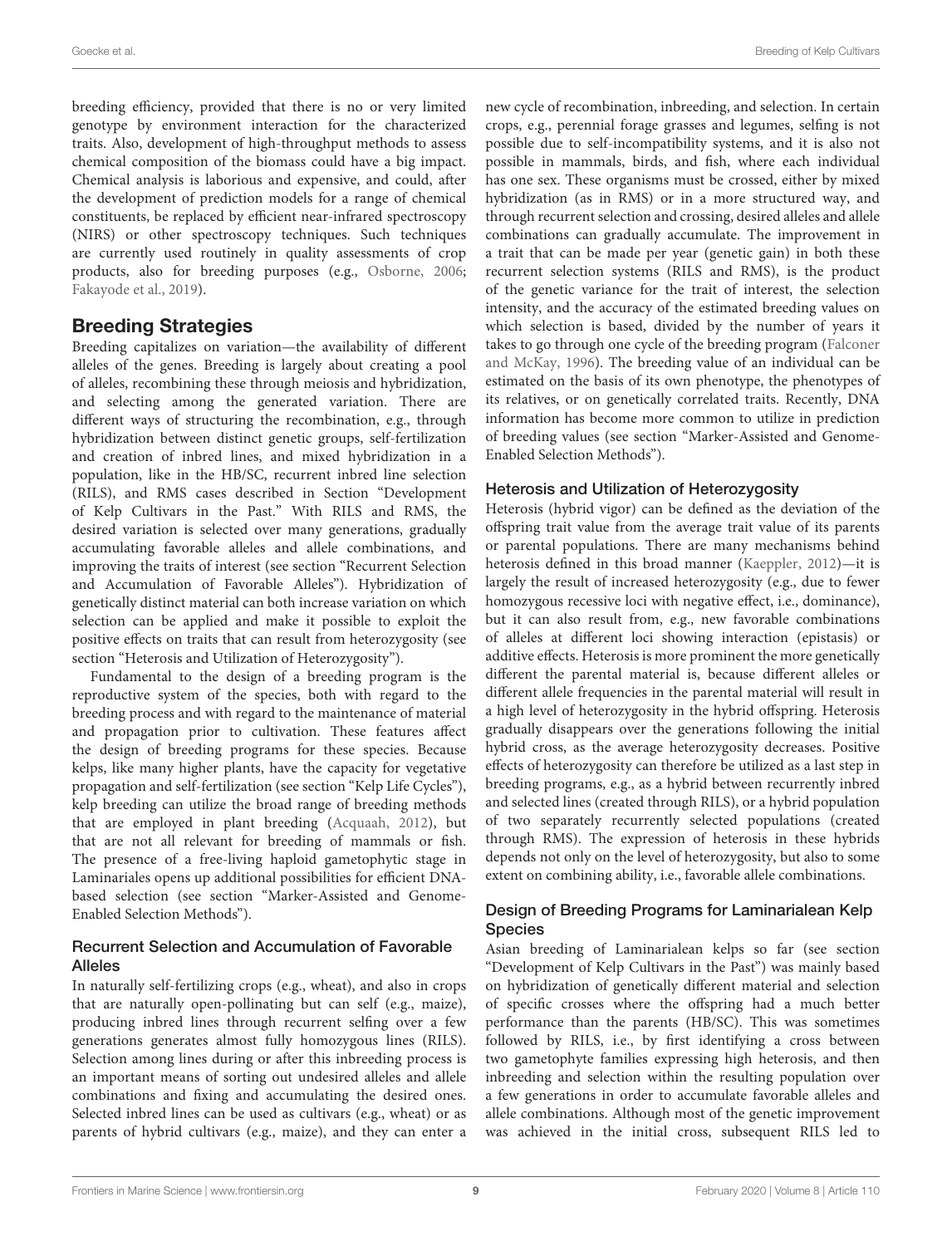some additional genetic gain in breeding of Saccharina [\(Zhang](#page-16-0) [et al.,](#page-16-0) [2007;](#page-16-0) [Li et al.,](#page-13-21) [2016a\)](#page-13-21). As the parent sporophytes of the crossed gametophyte cultures were not available, the true heterosis was not measured in the Asian studies; instead the hybrids were compared to the populations that the parents were originating from, or to control varieties. Moreover, the variation in heterosis among different parental combinations was frequently not reported. Nevertheless, there are several indications that the Asian kelp breeding so far has capitalized on both heterozygosity and on combining ability. [Li et al.](#page-13-29) [\(2008b\)](#page-13-29) found that the level of heterosis in yield-related traits in 14 Saccharina species hybrids correlated with the genetic distance between the parent gametophyte cultures ( $r = 0.70-$ 0.82), suggesting a role of heterozygosity. However, there were also 12 hybrids in the study that either died or were discarded from the study due to low performance. This suggests that hybridization had a negative effect in many of the crosses, probably due to unfavorable allele combinations. The heterosis expressed in Saccharina species hybrid cultivars therefore appears to depend on both heterozygosity and the combining ability of the chosen pair of parental gametophyte cultures. Similarly, in a study of M. pyrifera, [Westermeier et al.](#page-15-33) [\(2010\)](#page-15-33) also found both positive and negative effects of hybridization.

A natural extension of the kelp breeding work conducted so far could be to create hybrid populations by crossing inbred lines that have been continuously selected for desired traits (see section "Design of Breeding Programs for Laminarialean Kelp Species"). Phenotypic characterization of offspring of an initial reciprocal diallel cross could be used to identify the gametophyte families (originating from one sporophyte) with the highest additive breeding values, and also the family combinations expressing the highest heterosis. These could then be inbred in order to fix the alleles with positive additive effects. Subsequent hybridization of such lines could add heterosis effects to a final hybrid for commercial production. Similar strategies have been very successful in some other organisms, e.g., maize [\(Andorf et al.,](#page-11-21) [2019\)](#page-11-21), and could be explored for kelps. The haploid or double haploid parthenosporophytes that can form spontaneously in Laminariales can potentially become very useful in breeding based on RILS, because they are like instantly inbred lines made in just one generation. Their use could therefore shorten the number of years of each cycle, and greatly increase the genetic gain per year. It may be possible to develop methods to create double haploid sporophytes from gametophyte cultures more efficiently, e.g., by using chemicals like colchicine. Moreover, there is an increasing understanding of how parthenogenesis in Ectocarpales is regulated and may be controlled [\(Bothwell et al.,](#page-11-22) [2010;](#page-11-22) [Coelho et al.,](#page-11-23) [2011;](#page-11-23) [Arun et al.,](#page-11-24) [2013;](#page-11-24) [Han et al.,](#page-13-30) [2014\)](#page-13-30), which may facilitate utilization of parthenogenesis in breeding of kelp cultivars in the future.

Cultivars that are based on HB/SC and RILS consist of genetically similar individuals—this homogeneity will be advantageous for management of the crop and utilization of the biomass but reduces the robustness of the crop in the face of variable conditions, and increases the risk of disease epidemics, necessitating the constant development of new cultivars. Moreover, RILS requires production and maintenance of a large number of inbred lines that need to be screened for performance, and HB/SC requires the labor-intensive production and maintenance of a large number of gametophyte cultures, which need to be screened for heterosis prior to selection. Gametophyte cultures require regular renewal of growing medium, can become contaminated, and grow very slowly, and the fewer the number of individual gametophytes that are used as a basis, the longer time it takes to produce enough biomass of each culture. However, the use of a large number of singlespore or sibling cultures allows for phenotyping relevant traits at the gametophyte stage and subsequent selection based on this. The parental gametophyte cultures of a hybrid cultivar must be maintained and amplified for a new round of hybridization each year. Preservation of gametophyte cultures is obviously less straightforward than storage of seeds of higher plants, but methods of long-term storage including cryopreservation are being developed [\(Taylor and Fletcher,](#page-15-34) [1999;](#page-15-34) [Barrento et al.,](#page-11-25) [2016\)](#page-11-25).

An alternative to HB/SC and RILS is simple recurrent mixed hybridization and mass selection [RMS, see section "Recurrent Mixed Hybridization and Mass Selection (RMS)"]. With this method, the labor-intensive and time-consuming establishment and maintenance of large numbers of gametophyte cultures, controlled pair-crosses, and inbred lines can be avoided. The possibility to select genotypes which express desirable traits at the gametophyte stage is lost, but there will be some natural selection for, e.g., growth rate and fertility, occurring in the mixed culture. RMS has given significant short-term genetic gains in the same range as HB/SC and RILS [\(Zhang et al.,](#page-16-1) [2011;](#page-16-1) [Liu et al.,](#page-14-15) [2014;](#page-14-15) [Shan et al.,](#page-15-20) [2016\)](#page-15-20). It would likely be easy to carry out and very cost-efficient in the initial phases of breeding a new species. RMS exploits additive genetic variation but could be combined with steps that exploit positive effects of heterozygosity and combining ability (see section "Design of Breeding Programs for Laminarialean Kelp Species"). After selecting for additive gene effects with RMS, a diallel cross could be set up to identify specific combinations of gametophyte cultures (individual haploid genotypes or families originating from one sporophyte) expressing heterosis, which could subsequently be used for production of plants for cultivation. Alternatively, if an initial diallel cross at population level reveals that the offspring of certain combinations of populations express considerable heterosis on average, RMS could first be carried out in these populations separately to accumulate alleles with additive gene effects, then the best individuals in each population could be crossed to also exploit heterozygosity. This strategy is commonly used in various species like pig and poultry [\(Bourdon,](#page-11-26) [2013\)](#page-11-26).

With RMS, it is, in most outcrossing species, necessary to balance the genetic gain with maintenance of sufficient genetic variation to avoid inbreeding depression and to make future progress possible. This can be achieved by controlling and restricting the rate of inbreeding per cycle in the breeding program. In outcrossing species, recessive alleles causing inbreeding depression can then be eliminated by natural selection [\(Meuwissen and Woolliams,](#page-14-33) [1994\)](#page-14-33). However, selfing appears to be common among kelp species, and there is little knowledge on the degree of inbreeding depression in the various species.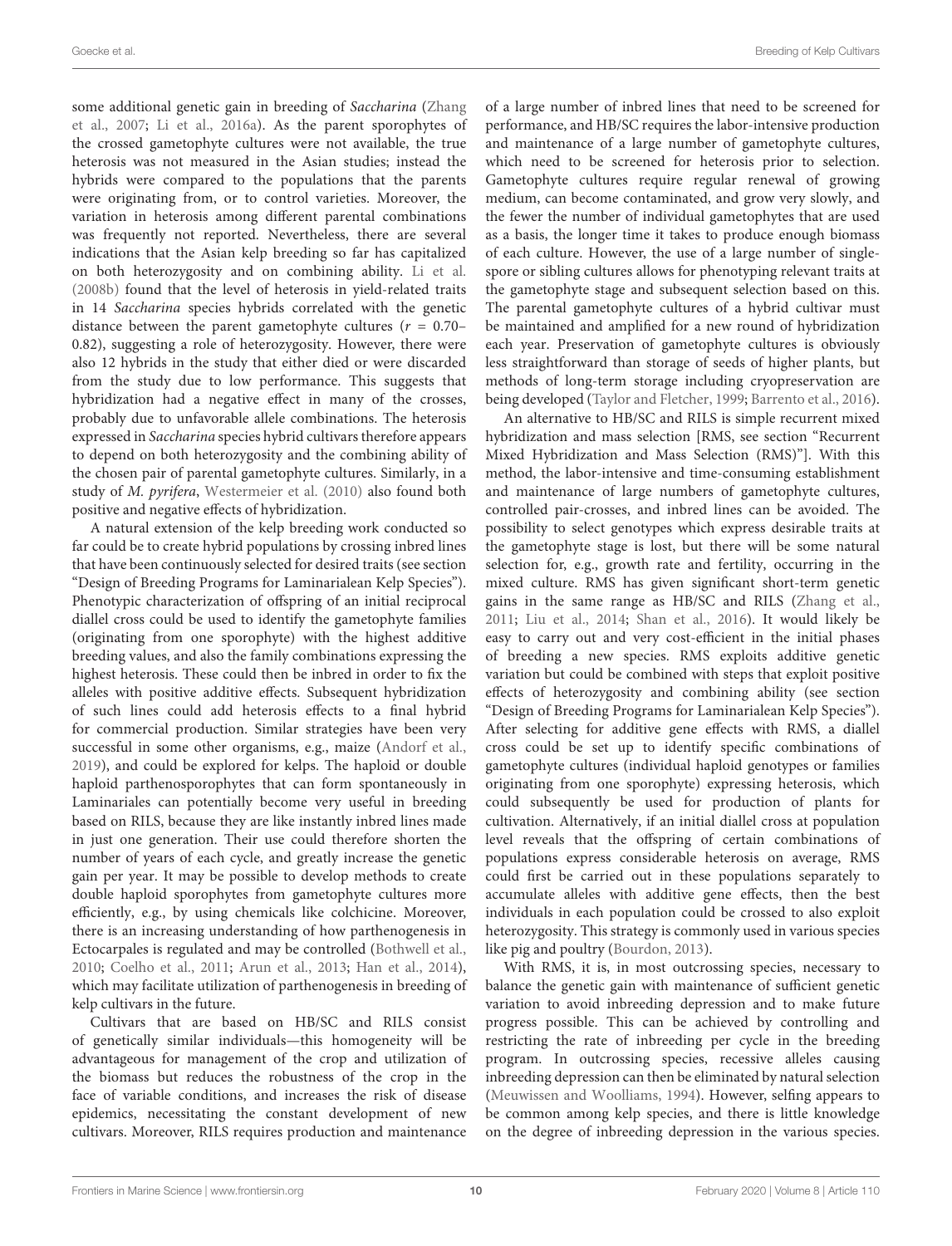Obtaining more knowledge on this before designing a breeding program would be an advantage.

#### Marker-Assisted and Genome-Enabled Selection Methods

At present, S. japonica is the only kelp species whose genome has been sequenced [\(Ye et al.,](#page-16-7) [2015;](#page-16-7) [Liu et al.,](#page-14-34) [2019\)](#page-14-34). Transcriptomic and genomic studies have provided some insight into carbohydrate and halogen metabolism in S. japonica [\(Liang](#page-13-31) [et al.,](#page-13-31) [2014;](#page-13-31) [Ye et al.,](#page-16-7) [2015;](#page-16-7) [Chi et al.,](#page-11-27) [2018\)](#page-11-27). Genetic maps have been constructed and quantitative trait loci (QTLs) identified for morphological traits related to yield in S. japonica and Saccharina longissima, and for sex determination in U. pinnatifida [\(Liu](#page-13-32) [et al.,](#page-13-32) [2009,](#page-13-32) [2011;](#page-13-33) [Shan et al.,](#page-15-35) [2015;](#page-15-35) [Zhang et al.,](#page-16-8) [2015\)](#page-16-8). A few other brown algae has been sequenced up to now: E. siliculosus [\(Cock et al.,](#page-11-28) [2010\)](#page-11-28), Cladosiphon okamuranus [\(Nishitsuji et al.,](#page-14-35) [2016\)](#page-14-35), Nemacystus decipiens [\(Nishitsuji et al.,](#page-14-36) [2019\)](#page-14-36), Ectocarpus subulatus [\(Dittami et al.,](#page-12-38) [2020\)](#page-12-38). E. siliculosus has become a model for brown algae, the genome sequence forming the basis for a large number of studies of brown algae biology and evolution. E. siliculosus is a filamentous algae belonging to Ectocarpales, a sister order of Laminariales [\(Silberfeld et al.,](#page-15-36) [2010\)](#page-15-36), and knowledge gained from studies of this species is therefore also of some relevance for species in Laminariales. There is considerable similarity (∼80%) between homologous genes across S. japonica, L. digitata, M. pyrifera, and E. siliculosus [\(Konotchick et al.,](#page-13-34) [2013;](#page-13-34) [Ye et al.,](#page-16-7) [2015;](#page-16-7) [Liu et al.,](#page-14-34) [2019\)](#page-14-34), but the level of synteny (collinearity of gene or marker order along the chromosomes) between S. japonica and E. siliculosus appears to be low [\(Liu et al.,](#page-14-34) [2019\)](#page-14-34). Genetic maps and identified QTLs facilitate development of marker-assisted selection (MAS), where individuals are selected on the basis of their genotype of specific DNA markers genetically linked to genes conferring a trait of interest. This can be useful for known genes or loci explaining a large part of the genetic variation. Once developed, MAS assays can reduce costs in kelp breeding programs because it could be applied to gametophyte cultures before hybridization or selfing, or to very young sporophytes, allowing unwanted individuals to be discarded early in the process. Genomic selection (GS, [Meuwissen et al.,](#page-14-37) [2001\)](#page-14-37) is a more advanced way of utilizing DNA marker information in breeding. Information on high-density single nucleotide polymorphism (SNP) markers across the whole genome can be combined with phenotype information to develop genomic prediction models for the desired phenotypes. Thus, the breeding values of individuals in a breeding program can be calculated on the basis of SNP information obtained by sequencing. Although the prediction models must be regularly updated during the breeding program in order to be accurate, GS can reduce the need for costly phenotyping and allows for screening of gametophyte cultures or very young sporophytes cultivated under controlled conditions. This can increase the genetic gain per year by (1) shortening the length of each cycle, (2) reducing the amount of resources allocated to phenotyping, allowing for more individuals to be screened and higher selection intensity to be applied (particularly relevant for traits that are costly to characterize), and (3) improving the accuracy of estimated breeding values, mainly because the actual genetic

relationship between individuals can be estimated and replace expected genetic relationships.

#### Genetic Manipulation of Individuals

The use of random mutagenesis, transgenesis, and precise gene editing in algae was recently reviewed by [Gan and Maggs](#page-12-39) [\(2017\)](#page-12-39). Protocols for protoplast isolation, culture, and regeneration into plants exist for many species including kelps [\(Reddy](#page-15-32) [et al.,](#page-15-32) [2008\)](#page-15-32). Random mutations can be induced by physical or chemical mutagens or occur spontaneously and be revealed as somaclonal variation in protoplast cultures and during other natural or manipulated mechanisms of regeneration, such as parthenogenesis and tissue culture [\(Charrier et al.,](#page-11-19) [2015\)](#page-11-19). Heritable genetic modification through transgenesis, insertion of gene constructs into random locations in the genome, is possible for a number of algae, including S. japonica and U. pinnatifida [\(Qin et al.,](#page-15-37) [2012;](#page-15-37) [Gan and Maggs,](#page-12-39) [2017\)](#page-12-39). There are, however, still needs for optimization of, e.g., promoters, codon usage, and systems for selecting transformed cells [\(Lin and Qin,](#page-13-35) [2014;](#page-13-35) [Mikami,](#page-14-38) [2014\)](#page-14-38). Initial attempts of targeted gene editing have only been reported from a few microalgae so far [\(Mikami,](#page-14-38) [2014;](#page-14-38) [Gan and Maggs,](#page-12-39) [2017\)](#page-12-39). As our understanding of functional genomics in kelp species develops, gene editing has the potential to facilitate introduction of specific traits that are controlled by one or a few genes.

# **CONCLUSION**

Macroalgae cultivation, a growing industry that could supply the human population with sustainable production of raw materials for food, feed, and a range of other products, would benefit greatly from the development of genetically improved macroalgae for cultivation. In non-domesticated kelp species, it should initially be possible to obtain considerable genetic improvement of desirable traits in a cultivation and utilization context, using a simple and cost-efficient breeding strategy based on mixed hybridization and simple phenotypic mass selection (RMS). Such a strategy would exploit additive genetic variation and could be employed by kelp growers, using local populations, e.g., from one fjord, as a starting point. The resulting improved populations would not contain new alleles, only changed frequencies of alleles. Concomitant with this first phase of breeding, relevant phenotypic data and highdensity SNP data could be collected and analyzed in order to gain knowledge on the heritability and genetic variance of traits, genetic correlation between traits, inbreeding depression and the potential for genetic gain. RILS and utilization of heterosis (heterozygosity effects and combining ability) through hybrid breeding and selection among crosses (HB/SC) could well achieve comparable or larger genetic gain than RMS, at least in the short term. These strategies should be explored, but are more labor-intensive and also require laboratory and controlled environment facilities in order to manage and screen a large number of gametophyte cultures, crosses, and inbred lines. There are also several possible combined strategies that can utilize both additive genetic variation and heterosis. These could be utilized as breeding progresses and genetic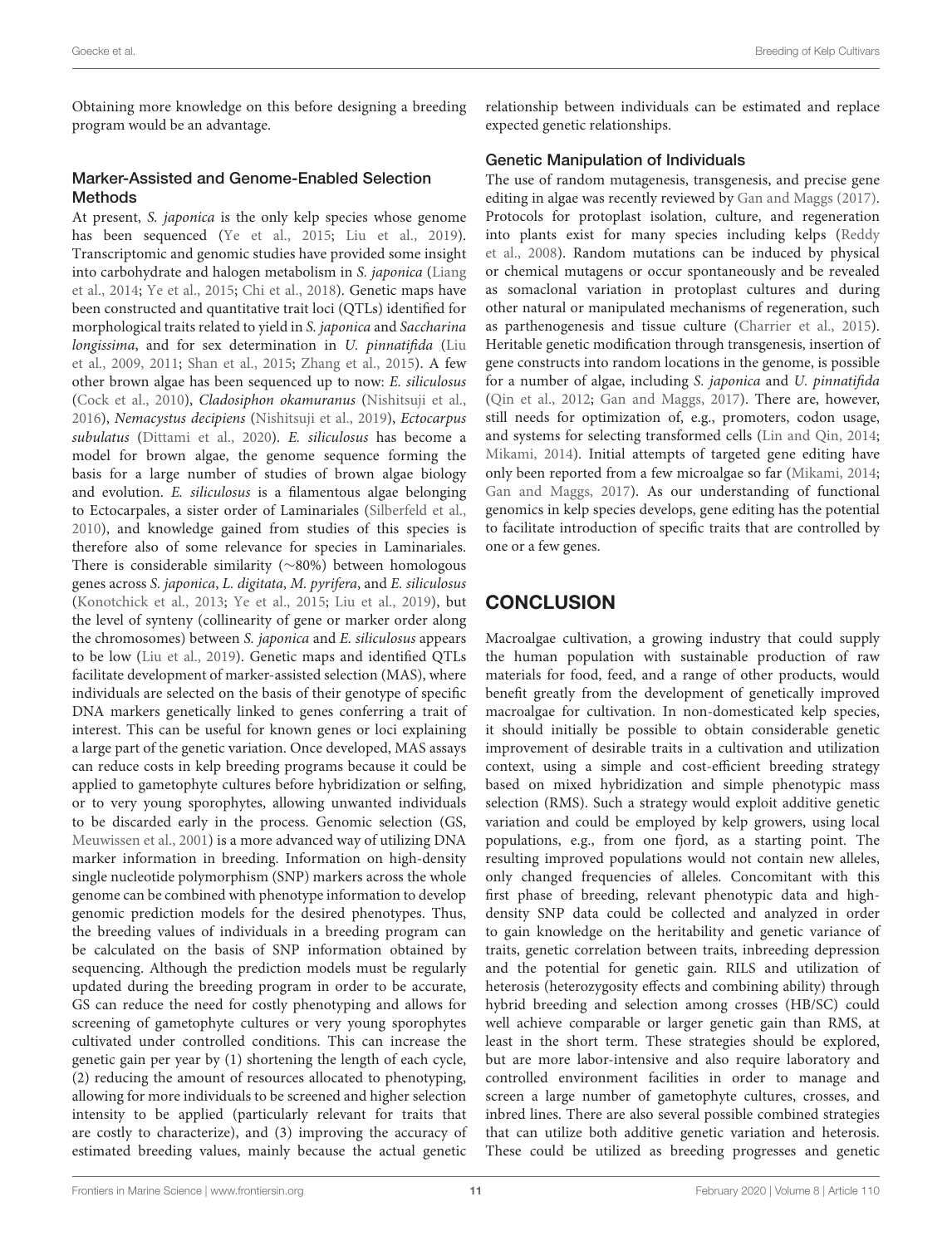information accumulates. A broader genetic base including populations from a larger geographic area covering a range of environmental conditions and genetic diversity would increase the potential for genetic gain. However, use of non-local genetic material may require development of technology to produce sporophytes that are non-reproductive in cultivation, or in some other way prevent hybridization with natural populations. Methodology to manipulate developmental processes in the life cycle, development of sophisticated phenotyping technologies, functional understanding of gene action, development of gene editing protocols, and implementation of DNA-based selection methods, would help to improve breeding efficiency and genetic gains as well as the introduction of novel traits in the future.

#### **REFERENCES**

- <span id="page-11-20"></span>Acquaah, G. (2012). Principles of Plant Genetics and Breeding, 2nd Edn. Hoboken, NJ: John Wiley and Sons.
- <span id="page-11-18"></span>Alberto, F., Raimondi, P. T., Reed, D. C., Watson, J. R., Siegel, D. A., Mitarai, S., et al. (2011). Isolation by oceanographic distance explains genetic structure for Macrocystis pyrifera in the Santa Barbara Channel. Mol. Ecol. 20, 2543–2554. [doi: 10.1111/j.1365-294X.2011.05117.x](https://doi.org/10.1111/j.1365-294X.2011.05117.x)
- <span id="page-11-21"></span>Andorf, C., Beavis, W. D., Huford, M., Smith, S., Suza, W. P., Wang, K., et al. (2019). Technological advances in maize breeding: past, present and future. Theor. Appl. Genet. 132, 817–849. [doi: 10.1007/s00122-019-03306-3](https://doi.org/10.1007/s00122-019-03306-3)
- <span id="page-11-6"></span>Ar Gall, E., Asensi, A., Marie, D., and Kloareg, B. (1996). Parthenogenesis and apospory in the Laminariales: a flow cytometry analysis. Eur. J. Phycol. 31, 369–380. [doi: 10.1080/09670269600651601](https://doi.org/10.1080/09670269600651601)
- <span id="page-11-24"></span>Arun, A., Peters, N. T., Scornet, D., Peters, A. F., Cock, J. M., and Coelho, S. M. (2013). Non-cell autonomous regulation of life cycle transitions in the model brown alga Ectocarpus. New Phytol. 197, 503–510. [doi: 10.1111/nph.](https://doi.org/10.1111/nph.12007) [12007](https://doi.org/10.1111/nph.12007)
- <span id="page-11-13"></span>Asensi, A., Ar Gall, E., Marie, D., Billot, C., Dion, P., and Kloareg, B. (2001). Clonal propagation of Laminaria digitata (Phaeophyceae) sporophytes through a diploid cell-filament suspension. J. Phycol. 37, 411–417. [doi: 10.1046/j.1529-](https://doi.org/10.1046/j.1529-8817.2001.037003411.x) [8817.2001.037003411.x](https://doi.org/10.1046/j.1529-8817.2001.037003411.x)
- <span id="page-11-15"></span>Barbier, M., Charrier, B., Araujo, R., Holdt, S. L., Jacquemin, B., and Rebours, C. (2019). PEGASUS - PHYCOMORPH European Guidelines for a Sustainable Aquaculture of Seaweeds, COST Action FA1406, eds M. Barbier and B. Charrier (Roscoff: Station biologique de Roscoff). [doi: 10.21411/2c3w-yc73](https://doi.org/10.21411/2c3w-yc73)
- <span id="page-11-25"></span>Barrento, S., Camus, C., Sousa-Pinto, I., and Buschmann, A. H. (2016). Germplasm banking of the giant kelp: our biological insurance in a changing environment. Algal Res. 13, 134–140. [doi: 10.1016/j.algal.2015.11.024](https://doi.org/10.1016/j.algal.2015.11.024)
- <span id="page-11-12"></span>Bartsch, I. (2018). "Derivation of clonal stock cultures and hybridization of kelps," in Protocols for Macroalgae Research eds B. Charrier, T. Wichard, and C. Reddy (New York, NY: CRC Press), 496.
- <span id="page-11-16"></span>Billot, C., Engel, C. R., Rousvoal, S., Kloareg, B., and Valero, M. (2003). Current patterns, habitat discontinuities and population genetic structure: the case of the kelp Laminaria digitata in the English Channel. Mar. Ecol. Prog. Ser. 253, 111–121. [doi: 10.3354/meps253111](https://doi.org/10.3354/meps253111)
- <span id="page-11-9"></span>Bolton, J. J., Germann, I., and Lüning, K. (1983). Hybridization between Atlantic and Pacific representatives of the Simplices section of Laminaria (Phaeophyta). Phycologia 22, 133–140. [doi: 10.2216/i0031-8884-22-2-133.1](https://doi.org/10.2216/i0031-8884-22-2-133.1)
- <span id="page-11-22"></span>Bothwell, J. H., Marie, D., Peters, A. F., Cock, J. M., and Coelho, S. M. (2010). Role of endoreduplication and apomeiosis during parthenogenetic reproduction in the model brown alga Ectocarpus. New Phytol. 188, 111–121. [doi: 10.1111/j.](https://doi.org/10.1111/j.1469-8137.2010.03357.x) [1469-8137.2010.03357.x](https://doi.org/10.1111/j.1469-8137.2010.03357.x)
- <span id="page-11-26"></span>Bourdon, R. M. (2013). Understanding Animal Genetics, 2nd Edn. London: Pearson Education Limited.
- <span id="page-11-5"></span>Brawley, S. H., and Johnson, L. E. (1992). Gametogenesis, gametes and zygotes: an ecological perspective on sexual reproduction in the algae. Br. Phycol. J. 27, 233–252. [doi: 10.1080/00071619200650241](https://doi.org/10.1080/00071619200650241)
- <span id="page-11-17"></span>Breton, T. S., Nettleton, J. C., O'Connell, B., and Bertocci, M. (2018). Fine-scale population genetic structure of sugar kelp, Saccharina latissima (Laminariales,

#### AUTHOR CONTRIBUTIONS

FG and ÅE collected relevant literature, made the figures, and wrote the manuscript. GK and ÅE evaluated the options for breeding of kelps. GK revised and gave critical comments to all parts of the manuscript.

# FUNDING

This research has been partly funded by the Norwegian Research Council (project number 280534—Breed4Kelp2Feed) and Eckbos Legat (project number 120840).

Phaeophyceae), in eastern Maine, USA. Phycologia 57, 32–40. [doi: 10.2216/17-](https://doi.org/10.2216/17-72.1) [72.1](https://doi.org/10.2216/17-72.1)

- <span id="page-11-3"></span>Broch, O. J., Alver, M. O., Bekkby, T., Gundersen, H., Forbord, S., Handå, A., et al. (2019). The kelp cultivation potential in coastal and offshore regions of Norway. Front. Mar. Sci. 5:529. [doi: 10.3389/fmars.2018.00529](https://doi.org/10.3389/fmars.2018.00529)
- <span id="page-11-1"></span>Buschmann, A. H., Camus, C., Infante, J., Neori, A., Israel, Á, Hernández-González, M. C., et al. (2017). Seaweed production: overview of the global state of exploitation, farming and emerging research activity. Eur. J. Phycol. 52, 391–406. [doi: 10.1080/09670262.2017.1365175](https://doi.org/10.1080/09670262.2017.1365175)
- <span id="page-11-2"></span>Camia, A., Robert, N., Jonsson, R., Pillis, R., García-Condado, S., López-Lozano, R., et al. (2018). Biomass Production, Supply, Uses and Flows in the European Union. First Results from an Integrated Assessment, EUR 28993 EN. Luxembourg: Publications Office of the European Union.
- <span id="page-11-4"></span>Campbell, I., Macleod, A., Sahlmann, C., Neves, L., Funderud, J., Øverland, M., et al. (2019). The environmental risks associated with the development of seaweed farming in Europe - prioritizing key knowledge gaps. Front. Mar. Sci. 6:107. [doi: 10.3389/fmars.2019.00107](https://doi.org/10.3389/fmars.2019.00107)
- <span id="page-11-7"></span>Camus, C., Faugeron, S., and Buschmann, A. H. (2018). Assessment of genetic and phenotypic diversity of the giant kelp, Macrocystis pyrifera, to support breeding programs. Algal Res. 30, 101–112. [doi: 10.1016/j.algal.2018.01.004](https://doi.org/10.1016/j.algal.2018.01.004)
- <span id="page-11-14"></span>Casas, G., Scrosati, R., and Piriz, M. L. (2004). The invasive kelp Undaria pinnatifida (Phaeophyceae, Laminariales) reduces native seaweed diversity in Nuevo Gulf (Patagonia, Argentina). Biol. Invasions 6, 411–416. [doi: 10.1023/b:](https://doi.org/10.1023/b:binv.0000041555.29305.41) [binv.0000041555.29305.41](https://doi.org/10.1023/b:binv.0000041555.29305.41)
- <span id="page-11-8"></span>Chapman, A. R. O. (1974). The genetic basis of morphological differentiation in some Laminaria populations. Mar. Biol. 24, 85–91. [doi: 10.1007/bf0040](https://doi.org/10.1007/bf00402851) [2851](https://doi.org/10.1007/bf00402851)
- <span id="page-11-0"></span>Charrier, B., Abreu, M. H., Araujo, R., Bruhn, A., Coates, J. C., De Clerck, O., et al. (2017). Furthering knowledge of seaweed growth and development to facilitate sustainable aquaculture. New Phytol. 216, 967–975. [doi: 10.1111/nph.14728](https://doi.org/10.1111/nph.14728)
- <span id="page-11-19"></span>Charrier, B., Rolland, E., Gupta, V., and Reddy, C. R. (2015). Production of genetically and developmentally modified seaweeds: exploiting the potential of artificial selection techniques. Front. Plant Sci. 6:127. [doi: 10.3389/fpls.2015.](https://doi.org/10.3389/fpls.2015.00127) [00127](https://doi.org/10.3389/fpls.2015.00127)
- <span id="page-11-10"></span>Cheng, T.-H. (1969). Production of kelp – A major aspect of China's exploitation of the sea. Econ. Bot. 23, 215–236. [doi: 10.1007/bf02860454](https://doi.org/10.1007/bf02860454)
- <span id="page-11-27"></span>Chi, S., Liu, T., Wang, X., Wang, R., Wang, S., Wang, G., et al. (2018). Functional genomics analysis reveals the biosynthesis pathways of important cellular components (alginate and fucoidan) of Saccharina. Curr. Genet. 64, 259–273. [doi: 10.1007/s00294-017-0733-4](https://doi.org/10.1007/s00294-017-0733-4)
- <span id="page-11-28"></span>Cock, J. M., Sterck, L., Rouze, P., Scornet, D., Allen, A. E., Amoutzias, G., et al. (2010). The Ectocarpus genome and the independent evolution of multicellularity in brown algae. Nature 465, 617–621.
- <span id="page-11-23"></span>Coelho, S. M., Godfroy, O., Arun, A., Le Corguillé, G., Peters, A. F., and Cock, J. M. (2011). OUROBOROS is a master regulator of the gametophyte to sporophyte life cycle transition in the brown alga Ectocarpus. Proc. Natl. Acad. Sci. U.S.A. 108, 11518–11523. [doi: 10.1073/pnas.1102274108](https://doi.org/10.1073/pnas.1102274108)
- <span id="page-11-11"></span>Cosson, J., and Gayral, P. (1979). Optimal conditions for growth and fertility of Laminaria digitata (Phaeophyceae) gametophytes. Proc. Int. Seaweed Symp. 9, 59–65.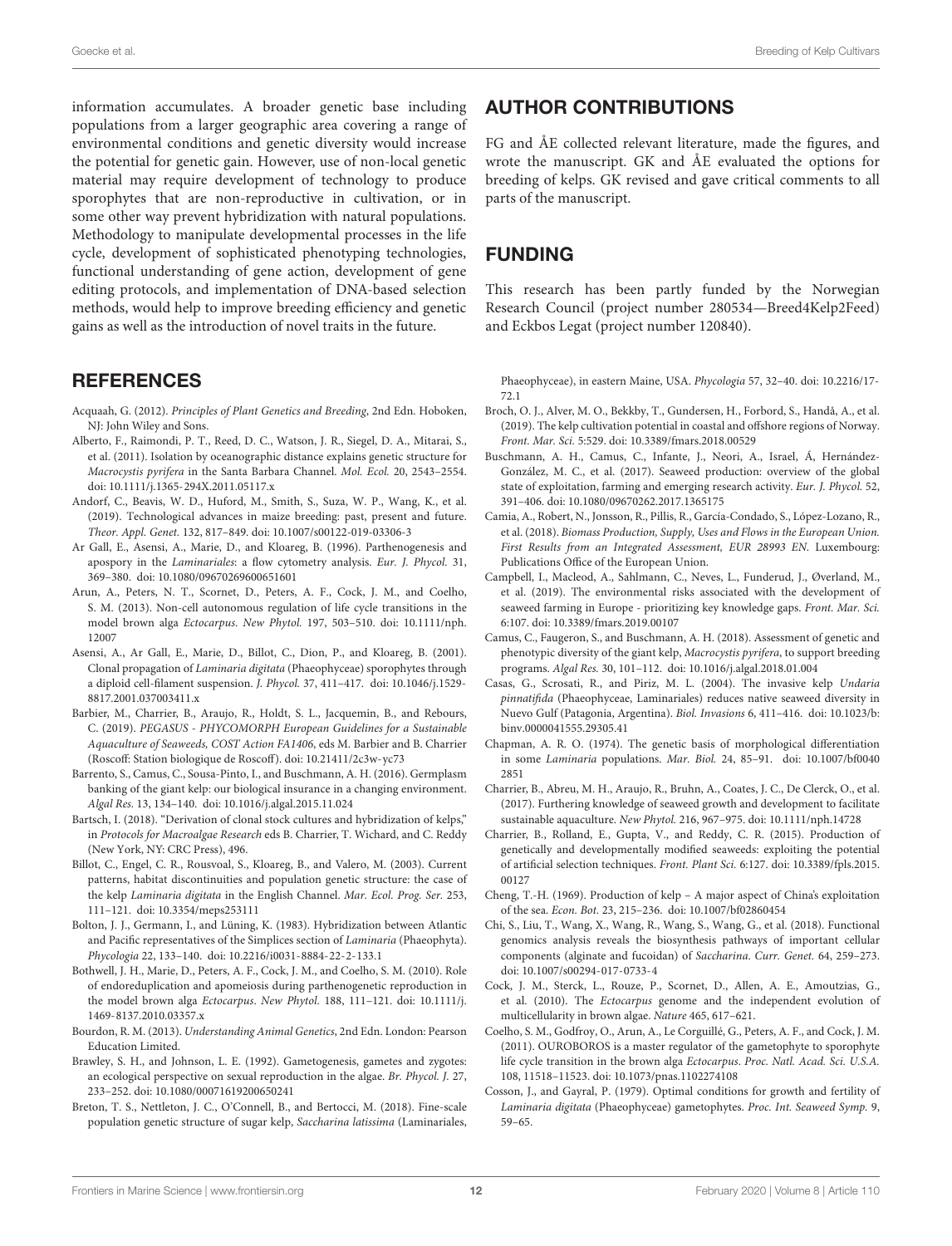- <span id="page-12-22"></span>Davidson, A. D., Campbell, M. L., Hewitt, C. L., and Schaffelke, B. (2015). Assessing the impacts of nonindigenous marine macroalgae: an update of current knowledge. Bot. Mar. 58, 55–79. [doi: 10.1515/bot-2014-0079](https://doi.org/10.1515/bot-2014-0079)
- <span id="page-12-34"></span>de Bettignies, T., Wernberg, T., and Gurgel, C. F. D. (2018). Exploring the influence of temperature on aspects of the reproductive phenology of temperate seaweeds. Front. Mar. Sci. 5:218. [doi: 10.3389/fmars.2018.00218](https://doi.org/10.3389/fmars.2018.00218)
- <span id="page-12-24"></span>Dellatorre, F. G., Amoroso, R., Saravia, J., and Orensanz, J. M. (2014). Rapid expansion and potential range of the invasive kelp Undaria pinnatifida in the Southwest Atlantic. Aquat. Invasions 9, 467–478. [doi: 10.3391/ai](https://doi.org/10.3391/ai)
- <span id="page-12-11"></span>Demes, K. W., and Graham, M. H. (2011). Abiotic regulation of investment in sexual versus vegetative reproduction in the clonal kelp Laminaria sinclairii (Laminariales, Phaeophyceae). J. Phycol. 47, 463–470. [doi: 10.1111/j.1529-8817.](https://doi.org/10.1111/j.1529-8817.2011.00981.x) [2011.00981.x](https://doi.org/10.1111/j.1529-8817.2011.00981.x)
- <span id="page-12-15"></span>Demes, K. W., Graham, M. H., and Suskiewicz, T. S. (2009). Phenotypic plasticity reconciles incongruous molecular and morphological taxonomies: the giant kelp, Macrocystis (Laminariales, Phaeophyceae), is a monospecific genus (note). J. Phycol. 45, 1266–1269. [doi: 10.1111/j.1529-8817.2009.00752.x](https://doi.org/10.1111/j.1529-8817.2009.00752.x)
- <span id="page-12-12"></span>Destombes, C., and Oppliger, L. V. (2011). Male gametophyte fragmentation in Laminaria digitata: a life history strategy to enhance reproductive success. Cah. Biol. Mar. 52, 385–394.
- <span id="page-12-33"></span>Dhooghe, E., Van Laere, K., Eeckhaut, T., Leus, L., and Van Huylenbroeck, J. (2011). Mitotic chromosome doubling of plant tissues in vitro. Plant Cell Tissue Organ Cult. 104, 359–373. [doi: 10.1007/s11240-010-9786-5](https://doi.org/10.1007/s11240-010-9786-5)
- <span id="page-12-35"></span>Ding, J., Duan, H., Deng, Z., Zhao, D., Yi, G., McAvoy, R., et al. (2014). Molecular strategies for addressing gene flow problems and their potential applications in abiotic stress tolerant transgenic plants. Crit. Rev. Plant Sci. 33, 190–204. [doi: 10.1080/07352689.2014.870414](https://doi.org/10.1080/07352689.2014.870414)
- <span id="page-12-5"></span>Directorate of Fisheries (2019). Economic and Biological Figures from Norwegian Fisheries – 2018. Bergen: Directorate of Fisheries, 38.
- <span id="page-12-38"></span>Dittami, S. M., Corre, E., Brillet, L., Lipinska, A. P., Pontoizeau, N., Aite, M., et al. (2020). The genome of Ectocarpus subulatus – A highly stress-tolerant brown alga. Mar. Genomics 11:100740. doi: 10.1016/j.margen.2020.100740 .
- <span id="page-12-14"></span>Druehl, L. D., Collins, J. D., Lane, C. E., and Saunders, G. W. (2005). An evaluation of methods used to assess intergeneric hybridization in kelp using Pacific Laminariales (Phaeophyceae). J. Phycol. 41, 250–262. [doi: 10.1111/j.1529-8817.](https://doi.org/10.1111/j.1529-8817.2005.04143.x) [2005.04143.x](https://doi.org/10.1111/j.1529-8817.2005.04143.x)
- <span id="page-12-0"></span>Duarte, C. M., Holmer, M., Olsen, Y., Soto, D., Marbá, N., Guiu, J., et al. (2009). Will the oceans help feed humanity? Bioscience 59, 967–976. [doi: 10.1525/bio.](https://doi.org/10.1525/bio.2009.59.11.8) [2009.59.11.8](https://doi.org/10.1525/bio.2009.59.11.8)
- <span id="page-12-1"></span>Duarte, C. M., Wu, J., Xiao, X., Bruhn, A., and Krause-Jensen, D. (2017). Can seaweed farming play a role in climate change mitigation and adaptation? Front. Mar. Sci. 4:100. [doi: 10.3389/fmars.2017.00100](https://doi.org/10.3389/fmars.2017.00100)
- <span id="page-12-25"></span>Ellstrand, N. C., Meirmans, P., Rong, J., Bartsch, D., Ghosh, A., de Jong, T. J., et al. (2013). Introgression of crop alleles into wild or weedy populations. Annu. Rev. Ecol. Evol. Syst. 44, 325–345. [doi: 10.1146/annurev-ecolsys-110512-13](https://doi.org/10.1146/annurev-ecolsys-110512-135840) [5840](https://doi.org/10.1146/annurev-ecolsys-110512-135840)
- <span id="page-12-30"></span>Evankow, A., Christie, H., Hancke, K., Brysting, A. K., Junge, C., Fredriksen, S., et al. (2018). Genetic heterogeneity of two bioeconomically important kelp species along the Norwegian coast. Conserv. Genet. 20, 615–628. [doi: 10.1007/](https://doi.org/10.1007/s10592-019-01162-8) [s10592-019-01162-8](https://doi.org/10.1007/s10592-019-01162-8)
- <span id="page-12-36"></span>Fakayode, S. O., Baker, G. A., Bwambok, D. K., Bhawawet, N., Elzey, B., Siraj, N., et al. (2019). Molecular (Raman, NIR, and FTIR) spectroscopy and multivariate analysis in consumable products analysis1. Appl. Spectrosc. Rev. 144:324. [doi:](https://doi.org/10.1080/05704928.2019.1631176) [10.1080/05704928.2019.1631176](https://doi.org/10.1080/05704928.2019.1631176)
- <span id="page-12-37"></span>Falconer, D. S., and McKay, T. F. C. (1996). Introduction to Quantitative Genetics, 4th Edn. London: Pearson Education Limited.
- <span id="page-12-13"></span>Fang, T. C. (1984). Some genetic features revealed from culturing the haploid cells of kelps. Hydrobiologia 11, 317–318. [doi: 10.1007/bf00027693](https://doi.org/10.1007/bf00027693)
- <span id="page-12-19"></span>Fang, T. C., and Jiang, B. Y. (1963). Inheritance of frond length in Laminaria japonica Aresch. Oceanol. Limnol. Sin. 5, 172–182.
- <span id="page-12-17"></span>Fang, T. C., Wu, C. Y., Jiang, Y., Li, T. T., and Ren, G. Z. (1962a). The breeding of a new breed of haidai (Laminaria japonica Aresch.) and its preliminary genetic analysis. Acta Bot. Sin. 10, 197–209.
- <span id="page-12-18"></span>Fang, T. C., Wu, C. Y., and Li, C. Z. (1962b). Increased adaptability to high temperature of gametophytes and sporelings of the Haiqing No. 1 breed of Laminaria japonica Aresch. Oceanol. Limnol. Sin. 4, 29–37.
- <span id="page-12-4"></span>FAO (2018). The State of World Fisheries and Aquaculture 2018: Meeting the sustainable Development Goals. Rome: FAO, 210.
- <span id="page-12-10"></span>Faust, E., Halvorsen, K. T., Andersen, P., Knutsen, H., and André, C. (2018). Cleaner fish escape salmon farms and hybridize with local wrasse populations. R. Soc. Open Sci. 5:171752. [doi: 10.1098/rsos.](https://doi.org/10.1098/rsos.171752) [171752](https://doi.org/10.1098/rsos.171752)
- <span id="page-12-3"></span>Fernand, F., Israel, A., Skjermo, J., Wichard, T., Timmermans, K. R., and Golberg, A. (2017). Offshore macroalgae biomass for bioenergy production: environmental aspects, technological achievements and challenges. Renew. Sustain. Energy Rev. 75, 35–45. [doi: 10.1016/j.rser.2016.10.046](https://doi.org/10.1016/j.rser.2016.10.046)
- <span id="page-12-7"></span>Filbee-Dexter, K., Wernberg, T., Fredriksen, S., Magnus Norderhaug, K., and Foldager Pedersen, M. (2019). Arctic kelp forests: diversity, resilience and future. Glob. Planet. Change 172, 1–14. [doi: 10.1016/j.gloplacha.2018.09.005](https://doi.org/10.1016/j.gloplacha.2018.09.005)
- <span id="page-12-27"></span>Fletcher, R. L., and Callow, M. E. (1992). The settlement, attachment and establishment of marine algal spores. Br. Phycol. J. 27, 303–329. [doi: 10.1080/](https://doi.org/10.1080/00071619200650281) [00071619200650281](https://doi.org/10.1080/00071619200650281)
- <span id="page-12-23"></span>Fletcher, R. L., and Farrell, P. (1999). Introduced brown algae in the North East Atlantic, with particular respect to Undaria pinnatifida (Harvey) Suringar. Helgol. Meeresunters. 52, 259–275. [doi: 10.1007/bf02908901](https://doi.org/10.1007/bf02908901)
- <span id="page-12-2"></span>Fleurence, J., Morancais, M., Dumay, J., Turpin, V., Munier, M., Garcia-Buneo, N., et al. (2012). What are the prospects for using seaweeds in human nutrition and for marine animals raised through aquaculture? Trends Food Sci. Technol. 27, 57–61. [doi: 10.1016/j.tifs.2012.03.004](https://doi.org/10.1016/j.tifs.2012.03.004)
- <span id="page-12-20"></span>Forbord, S., Skjermo, J., Arff, J., Handå, A., Reitan, K. I., Bjerregaard, R., et al. (2012). Development of Saccharina latissima (Phaeophyceae) kelp hatcheries with year-round production of zoospores and juvenile sporophytes on culture ropes for kelp aquaculture. J. Appl. Phycol. 24, 393–399. [doi: 10.1007/s10811-](https://doi.org/10.1007/s10811-011-9784-y) [011-9784-y](https://doi.org/10.1007/s10811-011-9784-y)
- <span id="page-12-21"></span>Forbord, S., Steinhovden, K. B., Rød, K. K., Handå, A., and Skjermo, J. (2018). "Cultivation protocol for Saccharina latissima," in Protocols for Macroalgae Research, eds B. Charrier, T. Wichard, and C. Reddy (New York, NY: CRC Press), 496.
- <span id="page-12-6"></span>Fraser, C. I. (2012). Is bull-kelp kelp? The role of common names in science. N. Z. J. Mar. Freshw. Res. 46, 279–284. [doi: 10.1080/00288330.2011.621130](https://doi.org/10.1080/00288330.2011.621130)
- <span id="page-12-16"></span>Fraser, C. I., Hay, C. H., Spencer, H. G., and Waters, J. M. (2009). Genetic and morphological analyses of the southern bull kelp Durvillaea antarctica (Phaeophyceae: Durvillaeales) in New Zealand reveal cryptic species. J. Phycol. 45, 436–443. [doi: 10.1111/j.1529-8817.2009.00658.x](https://doi.org/10.1111/j.1529-8817.2009.00658.x)
- <span id="page-12-39"></span>Gan, S. Y., and Maggs, C. A. (2017). Random mutagenesis and precise gene editing technologies: applications in algal crop improvement and functional genomics. Eur. J. Phycol. 52, 466–481. [doi: 10.1080/09670262.2017.1358827](https://doi.org/10.1080/09670262.2017.1358827)
- <span id="page-12-28"></span>Gaylord, B., Reed, D. C., Raimondi, P. T., and Washburn, L. (2006). Macroalgal spore dispersal in coastal environments: mechanistic insights revealed by theory and experiment. Ecol. Monogr. 76, 481–502. [doi: 10.1890/0012-9615\(2006\)](https://doi.org/10.1890/0012-9615(2006)076%5B0481:msdice%5D2.0.co;2) [076%5B0481:msdice%5D2.0.co;2](https://doi.org/10.1890/0012-9615(2006)076%5B0481:msdice%5D2.0.co;2)
- <span id="page-12-8"></span>Gjedrem, T., Robinson, N., and Rye, M. (2012). The importance of selective breeding in aquaculture to meet future demands for animal protein: a review. Aquaculture 350–353, 117–129. [doi: 10.1016/j.aquaculture.2012.](https://doi.org/10.1016/j.aquaculture.2012.04.008) [04.008](https://doi.org/10.1016/j.aquaculture.2012.04.008)
- <span id="page-12-9"></span>Glover, K. A., Pertoldi, C., Besnier, F., Wennevik, V., Kent, M., and Skaala, Ø. (2013). Atlantic salmon populations invaded by farmed escapees: quantifying genetic introgression with a Bayesian approach and SNPs. BMC Genet. 14:74. [doi: 10.1186/1471-2156-14-74](https://doi.org/10.1186/1471-2156-14-74)
- <span id="page-12-26"></span>Grant, W. S. (2016). "Paradigm shifts in the phylogeographic analysis of seaweeds," in Seaweed Phylogeography, eds Z.-M. Hu and C. Fraser (Dordrecht: Springer), 23–62.
- <span id="page-12-32"></span>Guillemin, M. L., Valenzuela, P., Gaitán-Espitia, J. D., and Destombe, C. (2014). Evidence of reproductive cost in the triphasic life history of the red alga Gracilaria chilensis (Gracilariales. Rhodophyta). J. Appl. Phycol. 26, 569–575. [doi: 10.1007/s10811-013-0072-x](https://doi.org/10.1007/s10811-013-0072-x)
- <span id="page-12-31"></span>Guzinski, J., Ballenghien, M., Daguin-Thiébaut, C., Lévêque, L., and Viard, F. (2018). Population genomics of the introduced and cultivated Pacific kelp Undaria pinnatifida: marinas—not farms—drive regional connectivity and establishment in natural rocky reefs. Evol. Appl. 11, 1582–1597. [doi: 10.1111/](https://doi.org/10.1111/eva.12647) [eva.12647](https://doi.org/10.1111/eva.12647)
- <span id="page-12-29"></span>Guzinski, J., Mauger, S., Cock, J. M., and Valero, M. (2016). Characterization of newly developed expressed sequence tag-derived microsatellite markers revealed low genetic diversity within and low connectivity between European Saccharina latissima populations. J. Appl. Phycol. 28, 3057–3070. [doi: 10.1007/](https://doi.org/10.1007/s10811-016-0806-7) [s10811-016-0806-7](https://doi.org/10.1007/s10811-016-0806-7)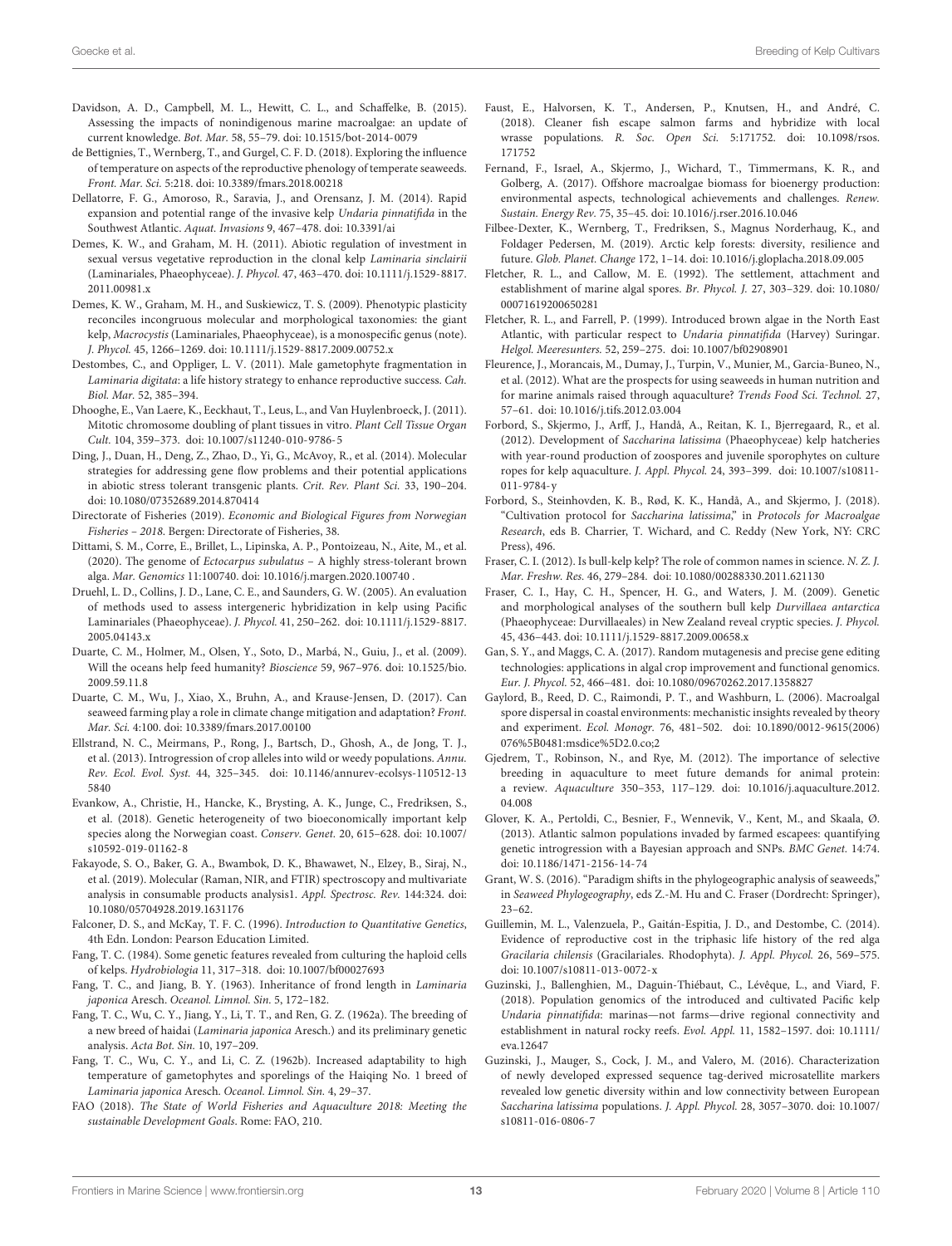- <span id="page-13-2"></span>Hafting, J. T., Craigie, J. S., Stengel, D. B., Loureiro, R. R., Buschmann, A. H., Yarish, C., et al. (2015). Prospects and challenges for industrial production of seaweed bioactives. J. Phycol. 51, 821–837. [doi: 10.1111/jpy.12326](https://doi.org/10.1111/jpy.12326)
- <span id="page-13-30"></span>Han, J. W., Klochkova, T. A., Shim, J., Nagasato, C., Motomura, T., and Kim, G. H. (2014). Identification of three proteins involved in fertilization and parthenogenetic development of a brown alga, Scytosiphon lomentaria. Planta 240, 1253–1267. [doi: 10.1007/s00425-014-2148-5](https://doi.org/10.1007/s00425-014-2148-5)
- <span id="page-13-6"></span>Hayashi, L., Reis, R. P., dos Santos, A. A., Castelar, B., Robledo, D., de Vega, B. G., et al. (2017). "The cultivation of Kappaphycus and Eucheuma in tropical and sub-tropical waters," in Tropical Seaweed Farming Trends, Problems and Opportunities Focus on Kappaphycus and Eucheuma of Commerce. Developments in Applied Phycology, Vol. 9, eds A. Q. Hurtado, A. T. Critchley, and I. C. Neish (Cham: Springer), 55–90. [doi: 10.1007/978-3-319-634](https://doi.org/10.1007/978-3-319-63498-2_4) [98-2\\_4](https://doi.org/10.1007/978-3-319-63498-2_4)
- <span id="page-13-9"></span>Heesch, S., Serrano-Serrano, M., Luthrunger, R., Peters, A. F., Destombe, C., Cock, M., et al. (2019). Evolution of life cycles and reproductive traits: insights from the brown algae. bioRxiv. [doi: 10.1101/](https://doi.org/10.1101/530477) [530477](https://doi.org/10.1101/530477)
- <span id="page-13-1"></span>Holdt, S. L., and Kraan, S. (2011). Bioactive compounds in seaweed: functional food applications and legislation. J. Appl. Phycol. 23, 543–597. [doi: 10.1007/s10811-](https://doi.org/10.1007/s10811-010-9632-5) [010-9632-5](https://doi.org/10.1007/s10811-010-9632-5)
- <span id="page-13-15"></span>Hwang, E. K., Gong, Y. G., and Park, C. S. (2012). Cultivation of a hybrid of free-living gametophytes between Undariopsis peterseniana and Undaria pinnatifida: morphological aspects and cultivation period. J. Appl. Phycol. 24, 401–408. [doi: 10.1007/s10811-011-9727-7](https://doi.org/10.1007/s10811-011-9727-7)
- <span id="page-13-19"></span>Hwang, E. K., Ha, D. S., and Park, C. S. (2017). Strain selection and initiation timing influence the cultivation period of Saccharina japonica and their impact on the abalone feed industry in Korea. J. Appl. Phycol. 29, 2297–2305. [doi:](https://doi.org/10.1007/s10811-017-1179-2) [10.1007/s10811-017-1179-2](https://doi.org/10.1007/s10811-017-1179-2)
- <span id="page-13-16"></span>Hwang, E. K., Hwang, I. K., Park, E. J., Gong, Y. G., and Park, C. S. (2014). Development and cultivation of F2 hybrid between Undariopsis peterseniana and Undaria pinnatifida for abalone feed and commercial mariculture in Korea. J. Appl. Phycol. 26, 747–752. [doi: 10.1007/s10811-013-0164-7](https://doi.org/10.1007/s10811-013-0164-7)
- <span id="page-13-8"></span>Hwang, E. K., Yotsukura, N., Pang, S. J., Su, L., and Shan, T. F. (2019). Seaweed breeding programs and progress in eastern Asian countries. Phycologia 58, 484–495. [doi: 10.1080/00318884.2019.1639436](https://doi.org/10.1080/00318884.2019.1639436)
- <span id="page-13-17"></span>IOIMF (Section of Seaweed Genetics and Breeding, Institute of Oceanology, Section of seaweed cultivation, Institute of Marine Fisheries) (1976). The breeding of new varieties of Haidai (Laminaria japonica) with high production and high iodine content. Sci. Sin. 19, 243–252.
- <span id="page-13-24"></span>Itou, T., Kanno, M., Suyama, Y., Inaba, K., and Aoki, M. N. (2019). Opening the black box: microspatial patterns of zoospore dispersal, parentage, and selfing in the kelp Ecklonia cava as revealed by microsatellite markers. J. Appl. Phycol. 31, 3283–3294. [doi: 10.1007/s10811-019-01790-0](https://doi.org/10.1007/s10811-019-01790-0)
- <span id="page-13-7"></span>Jansson, E., Quintela, M., Dahle, G., Albretsen, J., Knutsen, H., Andrè, K., et al. (2017). Genetic analysis of goldsinny wrasse reveals evolutionary insights into population connectivity and potential evidence of inadvertent translocation via aquaculture. ICES J. Mar. Sci. 74, 2135–2147. [doi: 10.1093/icesjms/fsx046](https://doi.org/10.1093/icesjms/fsx046)
- <span id="page-13-25"></span>Johansson, M. L., Alberto, F., Reed, D. C., Raimondi, P. T., Coelho, N. C., and Young, M. A. (2015). Seascape drivers of Macrocystis pyrifera population genetic structure in the northeast Pacific. Mol. Ecol. 24, 4866–4885. [doi: 10.](https://doi.org/10.1111/mec.13371) [1111/mec.13371](https://doi.org/10.1111/mec.13371)
- <span id="page-13-27"></span>Jormalainen, V., and Honkanen, T. (2004). Variation in natural selection for growth and phlorotannins in the brown alga Fucus vesiculosus. J. Evol. Biol. 17, 807–820. [doi: 10.1111/j.1420-9101.2004.00715.x](https://doi.org/10.1111/j.1420-9101.2004.00715.x)
- <span id="page-13-28"></span>Kaeppler, S. (2012). Heterosis: many genes, many mechanisms - end the search for an undiscovered unifying theory. Int. Sch. Res. Netw. ISRN Bot. 2012:682824. [doi: 10.5402/2012/682824](https://doi.org/10.5402/2012/682824)
- <span id="page-13-4"></span>Keeling, P. J., Burger, G., Durnford, D. G., Lang, B. F., Lee, R. W., Pearlman, R. E., et al. (2005). The tree of eukaryotes. Trends Ecol. Evol. 20, 670–676.
- <span id="page-13-13"></span>Kilar, J. A., Hanisak, M. D., and Yoshida, T. (1992). "On the expression of phenotypic variability: why is Sargassum so taxonomically difficult?," in Taxonomy of Economic Seaweeds: With Reference to Some Pacific and Western Atlantic species, Vol. 3, ed. I. A. Abbott (San Diego, CA: California Sea Grant College), 95–117.
- <span id="page-13-0"></span>Kim, J. K., Yarish, C., Hwang, E. K., Park, M., and Kim, Y. (2017). Seaweed aquaculture: cultivation technologies, challenges and its ecosystem services. Algae 32, 1–13. [doi: 10.4490/algae.2017.32.3.3](https://doi.org/10.4490/algae.2017.32.3.3)
- <span id="page-13-34"></span>Konotchick, T., Dupont, C. L., Valas, R. E., Badger, J. H., and Allen, A. E. (2013). Transcriptomic analysis of metabolic function in the giant kelp, Macrocystis pyrifera, across depth and season. New Phytol. 198, 398–407. [doi: 10.1111/nph.](https://doi.org/10.1111/nph.12160) [12160](https://doi.org/10.1111/nph.12160)
- <span id="page-13-12"></span>Kraan, S., Tramullas, A. V., and Guiry, M. D. (2000). The edible brown seaweed Alaria esculenta (Phaeophyceae, Laminariales): hybridization, growth and genetic comparisons of six Irish populations. J. Appl. Phycol. 12, 577–583.
- <span id="page-13-3"></span>Lehahn, Y., Ingle, K. N., and Golberg, A. (2016). Global potential of offshore and shallow waters macroalgal biorefineries to provide for food, chemicals and energy: feasibility and sustainability. Algal Res. 17, 150–160. [doi: 10.1016/j.algal.](https://doi.org/10.1016/j.algal.2016.03.031) [2016.03.031](https://doi.org/10.1016/j.algal.2016.03.031)
- <span id="page-13-10"></span>Lewis, R. J., Jiang, B. Y., Neushul, M., and Fei, X. G. (1993). Haploid parthenogenetic sporophytes of Laminaria japonica (Phaeophyceae). J. Phycol. 29, 363–369. [doi: 10.1111/j.0022-3646.1993.00363](https://doi.org/10.1111/j.0022-3646.1993.00363)
- <span id="page-13-14"></span>Lewis, R. J., Neushul, M., and Harger, B. W. W. (1986). Interspecific hybridization of the species of Macrocystis in California. Aquaculture 57, 203–210. [doi:](https://doi.org/10.1016/0044-8486(86)90198-5) [10.1016/0044-8486\(86\)90198-5](https://doi.org/10.1016/0044-8486(86)90198-5)
- <span id="page-13-20"></span>Li, D., Zhou, Z., Liu, H., and Wu, C. (1999). "A new method of Laminaria japonica strain selection and sporeling raising by the use of gametophyte clones," in Sixteenth International Seaweed Symposium, Developments in Hydrobiology, Vol. 137, eds J. M. Kain, M. T. Brown, and M. Lahaye (Dordrecht: Springer), [doi: 10.1007/978-94-011-4449-0\\_57](https://doi.org/10.1007/978-94-011-4449-0_57)
- <span id="page-13-26"></span>Li, Q., Shan, T., Wang, X., and Pang, S. (2019). Evaluation of the genetic relationship between the farmed populations on a typical kelp farm and the adjacent subtidal spontaneous population of Undaria pinnatifida (Phaeophyceae, Laminariales) in China. J. Appl. Phycol. [doi: 10.1007/s10811-](https://doi.org/10.1007/s10811-019-01917-3) [019-01917-3](https://doi.org/10.1007/s10811-019-01917-3)
- <span id="page-13-23"></span>Li, X. J., Cong, Y. Z., Yang, G. P., Shi, Y. Y., Qu, S. C., Li, Z. L., et al. (2007). Trait evaluation and trial cultivation of Dongfang no. 2, the hybrid of a male gametophyte clone of Laminaria longissima (Laminariales, Phaeophyta) and a female one of L. japonica. J. Appl. Phycol. 19, 139–151. [doi: 10.1007/s10811-](https://doi.org/10.1007/s10811-006-9120-0) [006-9120-0](https://doi.org/10.1007/s10811-006-9120-0)
- <span id="page-13-18"></span>Li, X., Liu, J. L., Cong, Y. Z., Qu, S. C., Zhang, Z. Z., Dai, H. L., et al. (2008a). Breeding and trial cultivation of Dongfang no.3, a hybrid of Laminaria gametophyte clones with a more than intraspecific less than interspecific relationship. Aquaculture 280, 76–80. [doi: 10.1016/j.aquaculture.2008.05.005](https://doi.org/10.1016/j.aquaculture.2008.05.005)
- <span id="page-13-29"></span>Li, X., Yang, G., Shi, Y., Cong, Y., Che, S., Qu, S., et al. (2008b). Prediction of the heterosis of Laminaria hybrids with the genetic distance between their parental gametophyte clones. J. Appl. Phycol. 20, 1097–1102. [doi: 10.1007/s10811-008-](https://doi.org/10.1007/s10811-008-9321-9) [9321-9](https://doi.org/10.1007/s10811-008-9321-9)
- <span id="page-13-21"></span>Li, X. J., Zhang, Z., Qu, S., Liang, G., Sun, J., Zhao, N., et al. (2016a). Improving seedless kelp (Saccharina japonica) during its domestication by hybridizing gametophytes and seedling-raising from sporophytes. Sci. Rep. 6:21255. [doi:](https://doi.org/10.1038/srep21255) [10.1038/srep21255](https://doi.org/10.1038/srep21255)
- <span id="page-13-22"></span>Li, X. J., Zhang, Z., Qu, S., Liang, G., Zhao, N., Sun, J., et al. (2016b). Breeding of an intraspecific kelp hybrid Dongfang no. 6 (Saccharina japonica, Phaeophyceae, Laminariales) for suitable processing products and evaluation of its culture performance. J. Appl. Phycol. 28, 439–447.
- <span id="page-13-31"></span>Liang, X., Wang, X., Chi, S., Wu, S., Sun, Jg, et al. (2014). Analysis of Saccharina japonica transcriptome using the high-throughput DNA sequencing technique and its vanadium-dependent haloperoxidase gene. Acta Oceanol. Sin. 33, 27–36. [doi: 10.1007/s13131-014-0438-1](https://doi.org/10.1007/s13131-014-0438-1)
- <span id="page-13-5"></span>Lim, P.-E., Yang, L.-E., Tan, J., Maggs, C. A., and Brodie, J. (2017). Advancing the taxonomy of economically important red seaweeds (Rhodophyta). Eur. J. Phycol. 52, 438–451. [doi: 10.1080/09670262.2017.](https://doi.org/10.1080/09670262.2017.1365174) [1365174](https://doi.org/10.1080/09670262.2017.1365174)
- <span id="page-13-35"></span>Lin, H., and Qin, S. (2014). Tipping points in seaweed genetic engineering: scaling up opportunities in the next decade. Mar. Drugs 12, 3025–3045. [doi: 10.3390/](https://doi.org/10.3390/md12053025) [md12053025](https://doi.org/10.3390/md12053025)
- <span id="page-13-11"></span>Liptack, M., and Druehl, L. (2000). Molecular evidence for an interfamilial laminarialean cross. Eur. J. Phycol. 35, 135–142. [doi: 10.1080/](https://doi.org/10.1080/09670260010001735721) [09670260010001735721](https://doi.org/10.1080/09670260010001735721)
- <span id="page-13-32"></span>Liu, F., Wang, X., Liu, J., Fu, W., Duan, D., and Yang, Y. (2009). Genetic mapping of tha Laminaria japonica (Laminarales, Phaeophyta) using amplified fragment length polymorphism markers. J. Phycol. 45, 1228–1233. [doi: 10.1111/j.1529-](https://doi.org/10.1111/j.1529-8817.2009.00729.x) [8817.2009.00729.x](https://doi.org/10.1111/j.1529-8817.2009.00729.x)
- <span id="page-13-33"></span>Liu, F., Yao, J., Wang, X., Hu, Z., and Duan, D. (2011). Identification of SCAR marker linking to longer frond length of Saccharina japonica (Laminariales,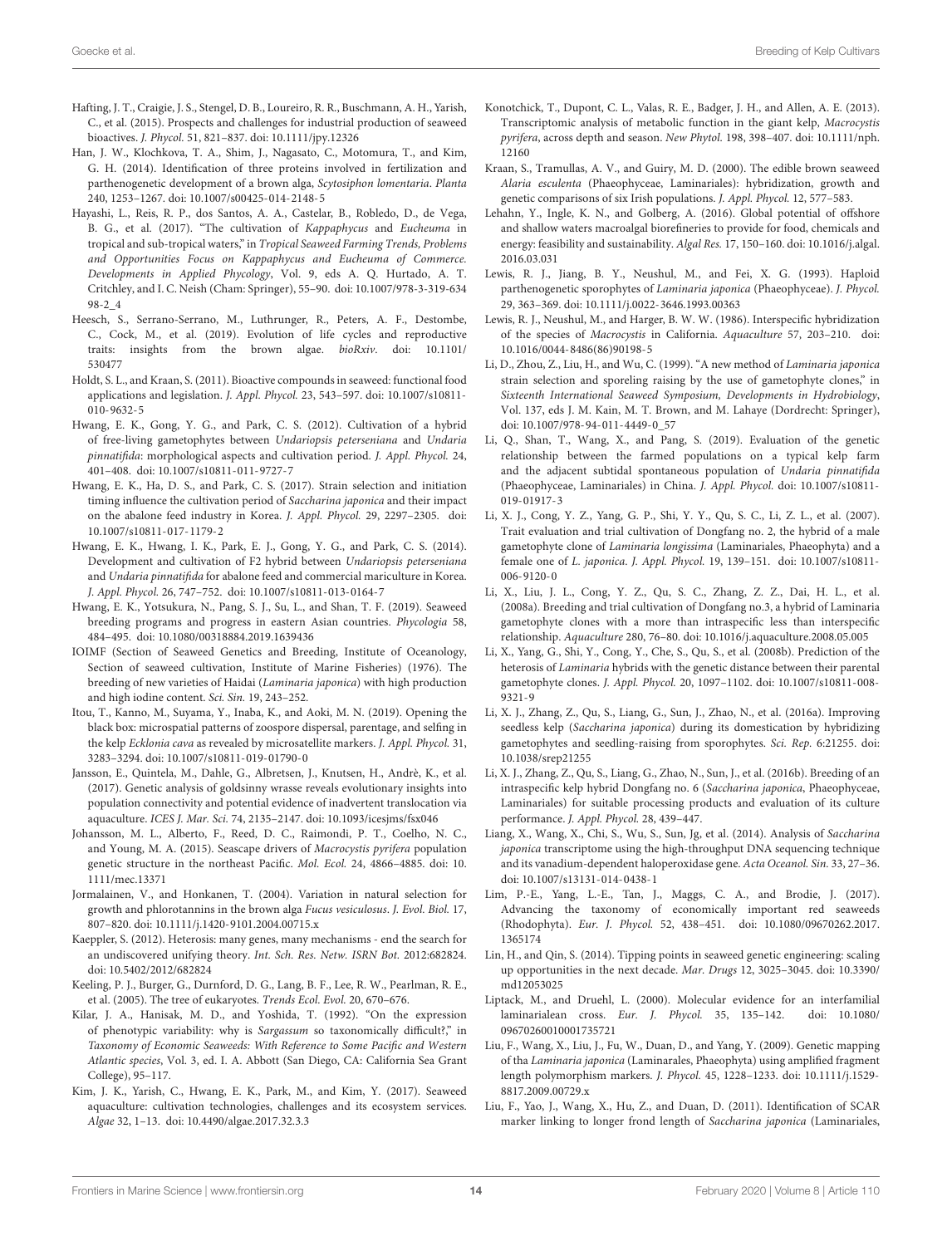Phaeophyta) using bulked-segregant analysis. J. Appl. Phycol. 23, 709–713. [doi:](https://doi.org/10.1007/s10811-010-9567-x) [10.1007/s10811-010-9567-x](https://doi.org/10.1007/s10811-010-9567-x)

- <span id="page-14-15"></span>Liu, F. L., Sun, X. T., Wang, F. J., Wang, W. J., Liang, Z. R., Lin, Z., et al. (2014). Breeding, economic traits evaluation, and commercial cultivation of a new Saccharina variety "Huangguan No. 1". Aquac. Int. 22, 1665–1675. [doi:](https://doi.org/10.1007/s10499-014-9772-8) [10.1007/s10499-014-9772-8](https://doi.org/10.1007/s10499-014-9772-8)
- <span id="page-14-34"></span>Liu, T., Wang, X., Wang, G., Jia, S., Liu, G., Shan, G., et al. (2019). Evolution of complex thallus alga: genome sequencing of Saccharina japonica. Front. Genet. 10:378. [doi: 10.3389/fgene.2019.00378](https://doi.org/10.3389/fgene.2019.00378)
- <span id="page-14-5"></span>Liu, X., Bogaert, K., Engelen, A. H., Leliaert, F., Roleda, M. Y., and De Clerck, O. (2017). Seaweed reproductive biology: environmental and genetic controls. Bot. Mar. 60, 89–108.
- <span id="page-14-24"></span>Loureiro, R., Gachon, C. M. M., and Rebours, C. (2015). Seaweed cultivation: potential and challenges of crop domestication at an unprecedented pace. New Phytol. 206, 489–492. [doi: 10.1111/nph.13278](https://doi.org/10.1111/nph.13278)
- <span id="page-14-17"></span>Lüning, K. (1980). Critical levels of light and temperature regulating gametogenesis of three Laminaria species. J. Phycol. 16, 1–15. [doi: 10.1111/j.1529-8817.1980.](https://doi.org/10.1111/j.1529-8817.1980.tb02992.x) [tb02992.x](https://doi.org/10.1111/j.1529-8817.1980.tb02992.x)
- <span id="page-14-12"></span>Lüning, K., Chapman, A. R. O., and Mann, K. H. (1978). Crossing experiments in the non-digitate complex of Laminaria from both sides of the Atlantic. Phycologia 17, 293–298. [doi: 10.2216/i0031-8884-17-3-293.1](https://doi.org/10.2216/i0031-8884-17-3-293.1)
- <span id="page-14-16"></span>Lüning, K., and Dring, M. J. (1975). Reproduction, growth and photosynthesis of gametophytes of Laminaria saccharina grown in blue and red light. Mar. Biol. 29, 195–200. [doi: 10.1007/bf00391846](https://doi.org/10.1007/bf00391846)
- <span id="page-14-4"></span>Lüning, K., and Pang, S. (2003). Mass cultivation of seaweeds: current aspects and approaches. J. Appl. Phycol. 15, 115–119. [doi: 10.1023/a:10238075](https://doi.org/10.1023/a:1023807503255) [03255](https://doi.org/10.1023/a:1023807503255)
- <span id="page-14-28"></span>Luttikhuizen, P. C., van den Heuvel, F. H. M., Rebours, C., Witte, H. J., van Bleijswijk, J. D. L., and Timmermans, K. (2018). Strong population structure but no equilibrium yet: genetic connectivity and phylogeography in the kelp Saccharina latissima (Laminariales. Phaeophyta). Ecol. Evol. 8, 4265–4277. [doi:](https://doi.org/10.1002/ece3.3968) [10.1002/ece3.3968](https://doi.org/10.1002/ece3.3968)
- <span id="page-14-13"></span>Martins, N., Pearson, G. A., Gouveia, L., Tavares, A. I., Serrão, E. A., and Bartsch, I. (2019). Hybrid vigour for thermal tolerance in hybrids between the allopatric kelps Laminaria digitata and L. pallida (Laminariales, Phaeophyceae) with contrasting thermal affinities. Eur. J. Phycol. 54, 548–561. [doi: 10.1080/](https://doi.org/10.1080/09670262.2019.1613571) [09670262.2019.1613571](https://doi.org/10.1080/09670262.2019.1613571)
- <span id="page-14-31"></span>Martins, N., Tanttu, H., Pearson, G. A., Serrao, E. A., and Bartsch, I. (2017). Interactions of daylength, temperature and nutrients affect thresholds for life stage transitions in the kelp Laminaria digitata (Phaeophyceae). Bot. Mar. 60, 109–121.
- <span id="page-14-30"></span>Mason, A. S., Nelson, M. N., Yan, G., and Cowling, W. A. (2011). Production of viable male unreduced gametes in Brassica interspecific hybrids is genotype specific and stimulated by cold temperatures. BMC Plant Biol. 11:103. [doi:](https://doi.org/10.1186/1471-2229-11-103) [10.1186/1471-2229-11-103](https://doi.org/10.1186/1471-2229-11-103)
- <span id="page-14-25"></span>McKay, J. K., Christian, C. E., Harrison, S., and Rice, K. J. (2005). «How local is local?» - a review of practical and conceptual issues in the genetics of restoration. Restor. Ecol. 13, 432–440. [doi: 10.1111/j.1526-100x.2005.00058.x](https://doi.org/10.1111/j.1526-100x.2005.00058.x)
- <span id="page-14-2"></span>Meland, M., and Rebours, C. (2012). Short description of the Norwegian seaweed industry. Bioforsk FOKUS 7, 275–277.
- <span id="page-14-37"></span>Meuwissen, T. H. E., Hayes, B. J., and Goddard, M. E. (2001). Prediction of total genetic value using genome-wide dense marker maps. Genetics 157, 1819–1829.
- <span id="page-14-33"></span>Meuwissen, T. H. E., and Woolliams, J. A. (1994). Maximizing genetic response in breeding schemes of dairy cattle with constraints on variance of response. J. Dairy Sci. 77, 1905–1916. [doi: 10.3168/jds.s0022-0302\(94\)77133-2](https://doi.org/10.3168/jds.s0022-0302(94)77133-2)
- <span id="page-14-38"></span>Mikami, K. (2014). A technical breakthrough close at hand: feasible approaches toward establishing a gene-targeting genetic transformation system in seaweeds. Front. Plant Sci. 5:498. [doi: 10.3389/fpls.2014.00498](https://doi.org/10.3389/fpls.2014.00498)
- <span id="page-14-1"></span>Milledge, J. J., and Harvey, P. J. (2016). Potential process 'hurdles' in the use of macroalgae as feedstock for biofuel production in the British Isles. J. Chem. Technol. Biotechnol. 91, 2221–2234. [doi: 10.1002/jctb.5003](https://doi.org/10.1002/jctb.5003)
- <span id="page-14-22"></span>Miller, K. A., and Engle, J. M. (2009). "The natural history of Undaria pinnatifida and Sargassum filicinum at the California channel islands: non-native seaweeds with different invasion styles," in Proceedings of the 7th California Islands Symposium, eds C. C. Damiani and D. K. Garcelon (Arcata, CA: Institute for Wildlife Studies), 131–140.
- <span id="page-14-23"></span>Minchin, D., and Nunn, J. (2014). The invasive brown alga Undaria pinnatifida (Harvey) Suringar, 1873 (Laminariales, Alariaceae), spreads nothwards in Europe. Bioinvasions Rec. 3, 57–63. [doi: 10.3391/bir.2014.3.2.01](https://doi.org/10.3391/bir.2014.3.2.01)
- <span id="page-14-29"></span>Mooney, K. M., Beatty, G. E., Elsäßer, B., Follis, E. S., Kregting, L., O'Connor, N. E., et al. (2018). Hierarchical structuring of genetic variation at differing geographic scales in the cultivated sugar kelp Saccharina latissima. Mar. Environ. Res. 142, 108–115. [doi: 10.1016/j.marenvres.2018.09.029](https://doi.org/10.1016/j.marenvres.2018.09.029)
- <span id="page-14-11"></span>Müller, D. G., Maier, I., Marie, D., and Westermeier, R. (2016). Nuclear DNA level and life cycle of kelps: evidence for sex-specific ployteny in Macrocystis (Laminariales, Phaeophyceae). J. Phycol. 52, 157–160. [doi: 10.1111/jpy.12380](https://doi.org/10.1111/jpy.12380)
- <span id="page-14-9"></span>Müller, D. G., Murúa, P., and Westermeier, R. (2019). Reproductive strategies of Lessonia berteroana (Laminariales, Phaeophyceae) gametophytes from Chile: apogamy, parthenogenesis and cross-fertility with L. spicata. J. Appl. Phycol. 31, 1475–1481. [doi: 10.1007/s10811-018-1625-9](https://doi.org/10.1007/s10811-018-1625-9)
- <span id="page-14-6"></span>Murúa, P., Müller, D. G., Patiño, D. J., and Westermeier, R. (2017). Giant kelp vegetative propagation: adventitious holdfast elements rejuvenate senescent individuals of the Macrocystis pyrifera "integrifolia" ectomorph. J. Phycol. 53, 230–234. [doi: 10.1111/jpy.12493](https://doi.org/10.1111/jpy.12493)
- <span id="page-14-7"></span>Nakahara, H., and Nakamura, Y. (1973). Parthenogenesis, apogamy and apospory in Alaria crassifolia (Laminariales). Mar. Biol. 18, 327–332.
- <span id="page-14-21"></span>Naylor, R. L., Williams, S. L., and Strong, D. R. (2001). Aquaculture - a gateway for exotic species. Science 294, 1655–1656. [doi: 10.1126/science.1064875](https://doi.org/10.1126/science.1064875)
- <span id="page-14-26"></span>Nielsen, M. M., Paulino, C., Neiva, J., Krause-Jensen, D., Bruhn, A., and Serrao, E. A. (2016). Genetic diversity of Saccharina latissima (Phaeophyceae) along a salinity gradient in the North Sea – Baltic Sea transition zone. J. Phycol. 52, 523–531. [doi: 10.1111/jpy.12428](https://doi.org/10.1111/jpy.12428)
- <span id="page-14-36"></span>Nishitsuji, K., Arimoto, A., Higa, Y., Mekaru, M., Kawamitsu, M., Satoh, N., et al. (2019). Draft genome of the brown alga, Nemacystus decipiens, Onna-1 strain: fusion of genes involved in the sulfated fucan biosynthesis pathway. Sci. Rep. 9:4607.
- <span id="page-14-35"></span>Nishitsuji, K., Arimoto, A., Iwai, K., Sudo, Y., Hisata, K., Fujie, M., et al. (2016). A draft genome of the brown alga, Cladosiphon okamuranus, S-strain: a platform for future studies of 'mozuku' biology. DNA Res. 23, 561–570. [doi: 10.1093/](https://doi.org/10.1093/dnares/dsw039) [dnares/dsw039](https://doi.org/10.1093/dnares/dsw039)
- <span id="page-14-20"></span>Niwa, K., and Kobiyama, A. (2019). Development of a new cultivar with high yield and high-temperature tolerance by crossbreeding of Undaria pinnatifida (Laminariales, Phaeophyta). Aquaculture 506, 30–34. [doi: 10.1016/](https://doi.org/10.1016/j.aquaculture.2019.03.002) [j.aquaculture.2019.03.002](https://doi.org/10.1016/j.aquaculture.2019.03.002)
- <span id="page-14-3"></span>Olafsen, T., Winther, U., Olsen, Y., and Skjermo, J. (2012). Verdiskaping Basert på Produktive hav i 2050.
- <span id="page-14-8"></span>Oppliger, L. V., Correa, J. A., and Peters, A. F. (2007). Parthenogenesis in the brown algae Lessonia nigrescens (Laminariales, Phaeophyceae) from Chile. J. Phycol. 43, 1295–1301. [doi: 10.1111/j.1529-8817.2007.00408.x](https://doi.org/10.1111/j.1529-8817.2007.00408.x)
- <span id="page-14-10"></span>Oppliger, L. V., von Dassow, P., Bouchemousse, S., Robuchon, M., Valero, M., Correa, J. A., et al. (2014). Alteration of sexual reproduction and genetic diversity in the kelp species Laminaria digitata at the Southern limit of its range. PLoS One 9:e102518. [doi: 10.1371/journal.pone.0102518](https://doi.org/10.1371/journal.pone.0102518)
- <span id="page-14-32"></span>Osborne, B. G. (2006). Applications of near infrared spectroscopy in quality screening of early-generation material in cereal breeding programmes. J. Near Infrared Spectrosc. 14, 93–101. [doi: 10.1255/jnirs.595](https://doi.org/10.1255/jnirs.595)
- <span id="page-14-0"></span>Øverland, M., Mydland, L. T., and Skrede, A. (2018). Marine macroalgae as sources of protein and bioactive compounds in feed for monogastric animals. J. Sci. Food Agric. 99, 13–24. [doi: 10.1002/jsfa.9143](https://doi.org/10.1002/jsfa.9143)
- <span id="page-14-19"></span>Pang, S., and Lüning, K. (2004). Breaking seasonal limitation: year-round sporogenesis in the brown alga Laminaria saccharina by blocking the transport of putative sporulation inhibitors. Aquaculture 240, 531–541. [doi: 10.1016/j.](https://doi.org/10.1016/j.aquaculture.2004.06.034) [aquaculture.2004.06.034](https://doi.org/10.1016/j.aquaculture.2004.06.034)
- <span id="page-14-18"></span>Pang, S. J., Hu, X. Y., Wu, C. Y., Hirosawa, A., and Ohno, M. (1997). Intraspecific crossing of Undaria pinnatifida (Harv.) - A possible time-saving way of strain selection. Chin. J. Oceanol. Limnol. 15, 227–235. [doi: 10.1007/bf02850878](https://doi.org/10.1007/bf02850878)
- <span id="page-14-14"></span>Patwary, M. U., and van der Meer, J. P. (1992). Genetics and breeding of cultivated seaweeds. Algae 7, 281–318.
- <span id="page-14-27"></span>Paulino, C., Neiva, J., Coelho, N. C., Aires, T., Marbà, N., Krause-Jensen, D., et al. (2016). Characterization of 12 polymorphic microsatellite markers in the sugar kelp Saccharina latissima. J. Appl. Phycol. 28, 3071–3074. [doi: 10.1007/s10811-](https://doi.org/10.1007/s10811-016-0811-x) [016-0811-x](https://doi.org/10.1007/s10811-016-0811-x)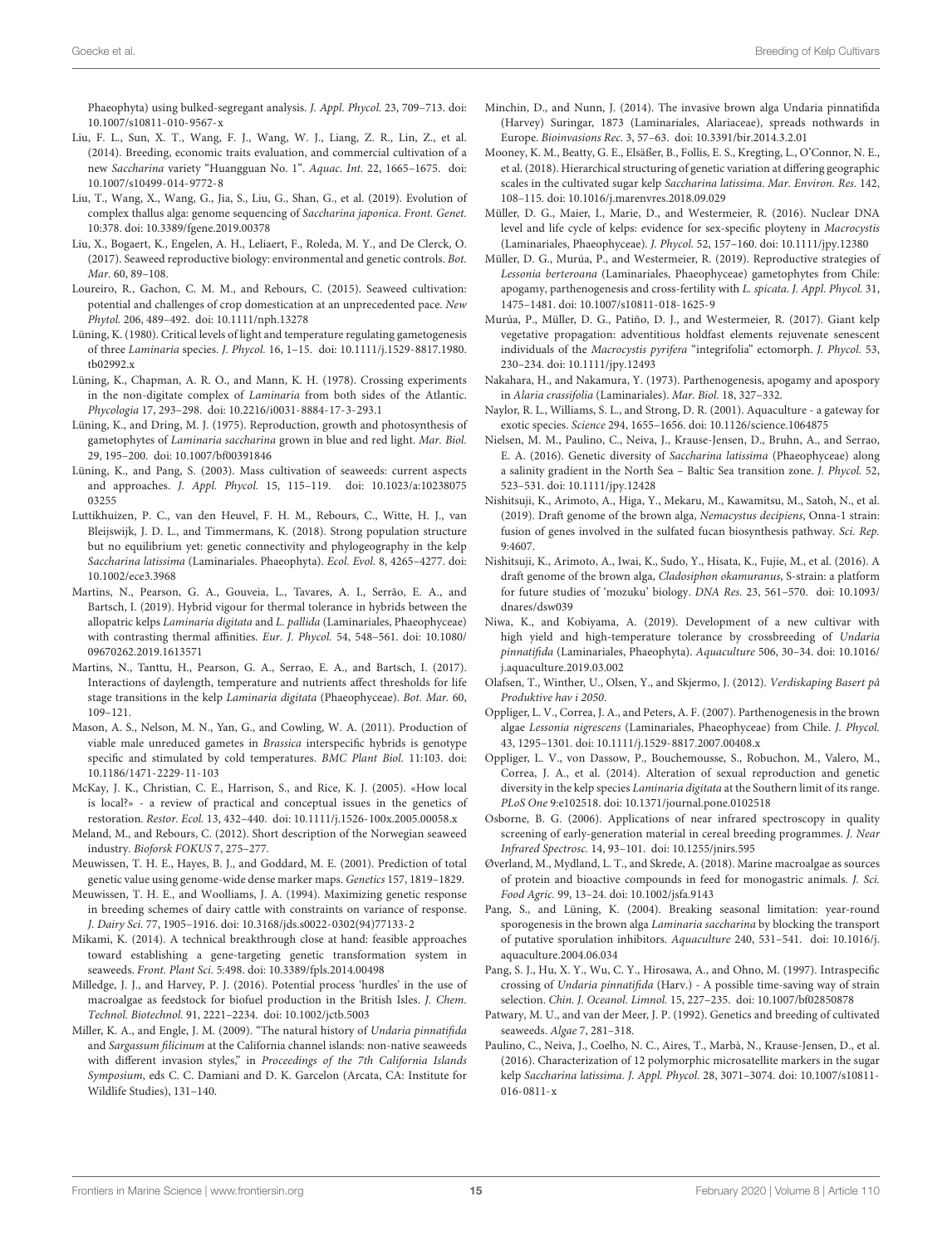- <span id="page-15-23"></span>Pickering, T. D., Skelton, P., and Sulu, R. J. (2007). Intentional introductions of commercially harvested alien seaweeds. Bot. Mar. 50, 338–350. [doi: 10.1515/](https://doi.org/10.1515/BOT.2007.039) [BOT.2007.039](https://doi.org/10.1515/BOT.2007.039)
- <span id="page-15-37"></span>Qin, S., Lin, H., and Jiang, P. (2012). Advances in genetic engineering of marine algae. Biotechnol. Adv. 30, 1602–1613. [doi: 10.1016/j.biotechadv.2012.05.004](https://doi.org/10.1016/j.biotechadv.2012.05.004)
- <span id="page-15-16"></span>Ratcliff, J. J., Soler-Vila, A., Hanniffy, D., Johnson, M. P., and Edwards, M. D. (2017). Optimisation of kelp (Laminaria digitata) gametophyte growth and gametogenesis: effects of photoperiod and culture media. J. Appl. Phycol. 29, 1957–1966. [doi: 10.1007/s10811-017-1070-1](https://doi.org/10.1007/s10811-017-1070-1)
- <span id="page-15-32"></span>Reddy, C. R. K., Gupta, M. K., Mantri, V. A., and Jha, B. (2008). Seaweed protoplasts: status, biotechnological perspectives and needs. J. Appl. Phycol. 20, 619–632. [doi: 10.1007/s10811-007-9237-9](https://doi.org/10.1007/s10811-007-9237-9)
- <span id="page-15-27"></span>Reed, D. C., Schroeter, S. C., and Raimondi, P. T. (2004). Spore supply and habitat availability as sources of recruitment limitation in the giant kelp Macrocystis pyrifera (Phaeophyceae). J. Phycol. 40, 275–284. [doi: 10.1046/j.1529-8817.2004.](https://doi.org/10.1046/j.1529-8817.2004.03119.x) 03119 x
- <span id="page-15-5"></span>Robinson, N., Winberg, P., and Kirkendale, L. (2013). Genetic improvement of macroalgae: status to date and needs for the future. J. Appl. Phycol. 25, 703–716. [doi: 10.1007/s10811-012-9950-x](https://doi.org/10.1007/s10811-012-9950-x)
- <span id="page-15-24"></span>Russell, L. K., Hepburn, C. D., Hurd, C. L., and Stuart, M. D. (2008). The expanding range of Undaria pinnatifida in southern New Zealand: distribution, dispersal mechanisms and the invasion of wave-exposed environments. Biol. Invasions 10, 103–115. [doi: 10.1007/s10530-007-9113-1](https://doi.org/10.1007/s10530-007-9113-1)
- <span id="page-15-11"></span>Sangonsuga, Y., and Neushul, M. (1978). Hybridization of Macrocystis (Phaeophyta) with other float-bearing kelps. J. Phycol. 14, 214–224. [doi: 10.1111/j.1529-8817.1978.tb02451.x](https://doi.org/10.1111/j.1529-8817.1978.tb02451.x)
- <span id="page-15-2"></span>Santelices, B., and Doty, M. S. (1989). A review of Gracilaria farming. Aquaculture 78, 95–133. [doi: 10.1016/j.biotechadv.2014.05.002](https://doi.org/10.1016/j.biotechadv.2014.05.002)
- <span id="page-15-30"></span>Sattler, M. C., Carvalho, C. R., and Clarindo, W. R. (2016). The polyploidy and its key role in plant breeding. Planta 243, 281–296. [doi: 10.1007/s00425-015-2450](https://doi.org/10.1007/s00425-015-2450-x) [x](https://doi.org/10.1007/s00425-015-2450-x)
- <span id="page-15-7"></span>Schiel, D. R., and Foster, M. S. (2006). The population biology of large brown seaweeds: ecological consequences of multiphase life histories in dynamic coastal environments. Ann. Rev. Ecol. Evol. Syst. 37, 343–372. [doi: 10.1146/](https://doi.org/10.1146/annurev.ecolsys.37.091305.110251) [annurev.ecolsys.37.091305.110251](https://doi.org/10.1146/annurev.ecolsys.37.091305.110251)
- <span id="page-15-29"></span>Shan, T., Li, Q., Wang, X., Su, L., and Pang, S. (2019). Assessment of the genetic connectivity between farmed populations on a typical kelp farm and adjacent spontaneous populations of Saccharina japonica (Phaeophyceae, Laminariales) in China. Front. Mar. Sci. 6:494. [doi: 10.3389/fmars.2019.00494](https://doi.org/10.3389/fmars.2019.00494)
- <span id="page-15-35"></span>Shan, T., Pang, S., Li, J., Li, X., and Su, L. (2015). Construction of a highdensity genetic map and mapping of a sex-linked locus for the brown alga Undaria pinnatifida (Phaeophyceae) based on large scale marker development by specific length amplified fragment (SLAF) sequencing. BMC Genomics 16:902. [doi: 10.1186/s12864-015-2184-y](https://doi.org/10.1186/s12864-015-2184-y)
- <span id="page-15-28"></span>Shan, T., Pang, S., Wang, X., Li, J., and Su, L. (2018). Assessment of the genetic connectivity between farmed and wild populations of Undaria pinnatifida (Phaeophyceae) in a representative traditional farming region of China by using newly developed microsatellite markers. J. Appl. Phycol. 30, 2707–2714. [doi: 10.1007/s10811-018-1449-7](https://doi.org/10.1007/s10811-018-1449-7)
- <span id="page-15-10"></span>Shan, T. F., Pang, S. J., and Gao, S. Q. (2013). Novel means for variety breeding and sporeling production in the brown seaweed Undaria pinnatifida (Phaeophyceae): crossing female gametophytes from parthenosporophytes with male gametophyte clones. Phycol. Res. 61, 154–161. [doi: 10.1111/pre.](https://doi.org/10.1111/pre.12014) [12014](https://doi.org/10.1111/pre.12014)
- <span id="page-15-20"></span>Shan, T. F., Pang, S. J., Li, J., and Gao, S. Q. (2016). Breeding of an elite cultivar Haibao No. 1 of Undaria pinnatifida (Phaeophyceae) through gametophyte clone crossing and consecutive selection. J. Appl. Phycol. 28, 2419–2426. [doi:](https://doi.org/10.1007/s10811-015-0748-5) [10.1007/s10811-015-0748-5](https://doi.org/10.1007/s10811-015-0748-5)
- <span id="page-15-36"></span>Silberfeld, T., Leigh, J. W., Verbruggen, H., Cruaud, C., de Reviers, B., and Rousseau, F. (2010). A multi-locus time-calibrated phylogeny of the brown algae (Heterokonta, Ochrophyta, Phaeophyceae): investigating the evolutionary nature of the "brown algal crown radiation". Mol. Phylogenet. Evol. 56, 659–674. [doi: 10.1016/j.ympev.2010.04.020Skjermo](https://doi.org/10.1016/j.ympev.2010.04.020Skjermo)
- <span id="page-15-0"></span>Skjermo, J., Aasen, I. M., Arff, J., Broch, O. J., Carvajal, A. K., and Christie, H. C. (2014). A New Norwegian Bioeconomy Based on Cultivation and Processing of Seaweeds: Opportunities and RandD Needs. Trondheim: SINTEF Report No. A25981.
- <span id="page-15-3"></span>Smale, D. A., Burrows, M. T., Moore, P., O'Connor, N., and Hawkins, S. J. (2013). Threats and knowledge gaps for ecosystem services provided by kelp forests: a northeast Atlantic perspective. Ecol. Evol. 3, 4016–4038. [doi: 10.1002/](https://doi.org/10.1002/ece3.774) [ece3.774](https://doi.org/10.1002/ece3.774)
- <span id="page-15-26"></span>South, P. M., Floer, O., Forrest, B. M., and Thomsen, M. S. (2017). A review of three decades of research on the invasive kelp Undaria pinnatifida in Australasia: an assessment of its success, impacts and status as one of the world's worst invaders. Mar. Environ. Res. 131, 243–257. [doi: 10.1016/j.marenvres.2017.](https://doi.org/10.1016/j.marenvres.2017.09.015) [09.015](https://doi.org/10.1016/j.marenvres.2017.09.015)
- <span id="page-15-1"></span>Stévant, P., Rebours, C., and Chapman, A. (2017). Seaweed aquaculture in Norway: recent industrial developments and future perspectives. Aquac. Int. 25, 1373– 1390. [doi: 10.1007/s10499-017-0120-7](https://doi.org/10.1007/s10499-017-0120-7)
- <span id="page-15-34"></span>Taylor, R., and Fletcher, R. L. (1999). Cryopreservation of eukaryotic algae – a review of methodologies. J. Appl. Phycol. 10, 481–501.
- <span id="page-15-4"></span>Teagle, H., Hawkins, S. J., Moore, P. J., and Smale, D. A. (2017). The role of kelp species as biogenic habitat formers in coastal marine ecosystems. J. Exp. Mar. Biol. Ecol. 492, 81–98. [doi: 10.1016/j.jembe.2017.01.017](https://doi.org/10.1016/j.jembe.2017.01.017)
- <span id="page-15-25"></span>Thompson, G. A., and Schiel, D. R. (2012). Resistance and facilitation by native algal communities in the invasion success of Undaria pinnatifida. Mar. Ecol. Prog. Ser. 468, 95–105. [doi: 10.3354/meps09995](https://doi.org/10.3354/meps09995)
- <span id="page-15-22"></span>Thomsen, M. S., Wernberg, T., South, P. M., and Schiel, D. R. (2016). "Non-native seaweeds drive changes in marine coastal communities around the world," in Seaweed Phylogeography, eds Z.-M. Hu and C. Fraser (Dordrecht: Springer), 147–185. [doi: 10.1007/978-94-017-7534-2\\_6](https://doi.org/10.1007/978-94-017-7534-2_6)
- <span id="page-15-12"></span>tom Dieck, I. (1992). North Pacific and North Atlantic digitate Laminaria species (Phaeophyta): hybridization experiments and temperature responses. Phycologia 31, 147–163. [doi: 10.2216/i0031-8884-31-2-147.1](https://doi.org/10.2216/i0031-8884-31-2-147.1)
- <span id="page-15-13"></span>tom Dieck, I., and de Oliveira, E. C. (1993). The section Digitatae of the genus Laminaria (Phaeophyta) in the northern and southern Atlantic: crossing experiments and temperature responses. Mar. Biol. 115, 151–160. [doi: 10.1007/](https://doi.org/10.1007/bf00349397) [bf00349397](https://doi.org/10.1007/bf00349397)
- <span id="page-15-6"></span>Valero, M., Guillemin, M.-L., Destombe, C., Jacquemin, B., Gachon, C. M. M., Badis, Y., et al. (2017). Perspectives on domestication research for sustainable seaweed aquaculture. Perspect. Phycol. 4, 33–46. [doi: 10.1127/pip/2017/](https://doi.org/10.1127/pip/2017/0066) [0066](https://doi.org/10.1127/pip/2017/0066)
- <span id="page-15-14"></span>van der Meer, J. P. (1983). The domestication of seaweeds. Bioscience 33, 172–176. [doi: 10.2307/1309270](https://doi.org/10.2307/1309270)
- <span id="page-15-31"></span>Wang, X., Cheng, Z.-M., Zhi, S., and Xu, F. (2016). Breeding triploid plants: a review. Czech J. Genet. Plant Breed. 52, 41–54. [doi: 10.17221/151/2015-CJGPB](https://doi.org/10.17221/151/2015-CJGPB)
- <span id="page-15-9"></span>Westermeier, R., Patiño, D., and Müller, D. G. (2007). Sexual compatibility and hybrid formation between the giant kelp species Macrocystis pyrifera and M. integrifolia (Laminariales, Phaeophyceae) in Chile. J. Appl. Phycol. 19, 215–221. [doi: 10.1007/s10811-006-9126-7](https://doi.org/10.1007/s10811-006-9126-7)
- <span id="page-15-18"></span>Westermeier, R., Patiño, D., Piel, M. I., Maier, I., and Mueller, D. (2006). A new approach to kelp mariculture in Chile: production of free-floating sporophyte seedlings from gametophyte cultures of Lessonia trabeculata and Macrocystis pyrifera. Aquac. Res. 37, 164–171. [doi: 10.1111/j.1365-2109.2005.01414.x](https://doi.org/10.1111/j.1365-2109.2005.01414.x)
- <span id="page-15-33"></span>Westermeier, R., Patiño, D. J., Müller, H., and Müller, D. G. (2010). Towards domestication of giant kelp (Macrocystis pyrifera) in Chile: selection of haploid parent genotypes, outbreeding, and heterosis. J. Appl. Phycol. 22, 357–361. [doi: 10.1007/s10811-009-9466-1](https://doi.org/10.1007/s10811-009-9466-1)
- <span id="page-15-21"></span>Williams, S. L., and Smith, J. E. (2007). A global review of the distribution, taxonomy, and impacts of introduced seaweeds. Annu. Rev. Ecol. Evol. Syst. 38, 327–359. [doi: 10.1146/annurev.ecolsys.38.091206.095543](https://doi.org/10.1146/annurev.ecolsys.38.091206.095543)
- <span id="page-15-17"></span>Wu, C., Li, D., Liu, H., Peng, G., and Liu, J. (2004). Mass culture of Undaria gametophyte clones and their use in sporeling culture. Hydrobiologia 512, 153–156. [doi: 10.1023/b:hydr.0000020321.73728.21](https://doi.org/10.1023/b:hydr.0000020321.73728.21)
- <span id="page-15-8"></span>Wu, C. Y., and Lin, G. (1987). Progress in the genetics and breeding of economic seaweeds in China. Hydrobiologia 15, 57–61. [doi: 10.1007/bf000](https://doi.org/10.1007/bf00046105) [46105](https://doi.org/10.1007/bf00046105)
- <span id="page-15-19"></span>Xu, B., Zhang, Q. S., Qu, S. C., Cong, Y. Z., and Tang, X. X. (2009). Introduction of a seedling production method using vegetative gametophytes to the commercial farming of Laminaria in China. J. Appl. Phycol. 21, 171–178. [doi: 10.1007/](https://doi.org/10.1007/s10811-008-9347-z) [s10811-008-9347-z](https://doi.org/10.1007/s10811-008-9347-z)
- <span id="page-15-15"></span>Xu, Z., Dapeng, L., Hanhua, H., and Tianwei, T. (2005). Growth promotion of vegetative gametophytes of Undaria pinnatifida by blue light. Biotechnol. Lett. 27, 1467–1475. [doi: 10.1007/s10529-005-1313-0](https://doi.org/10.1007/s10529-005-1313-0)